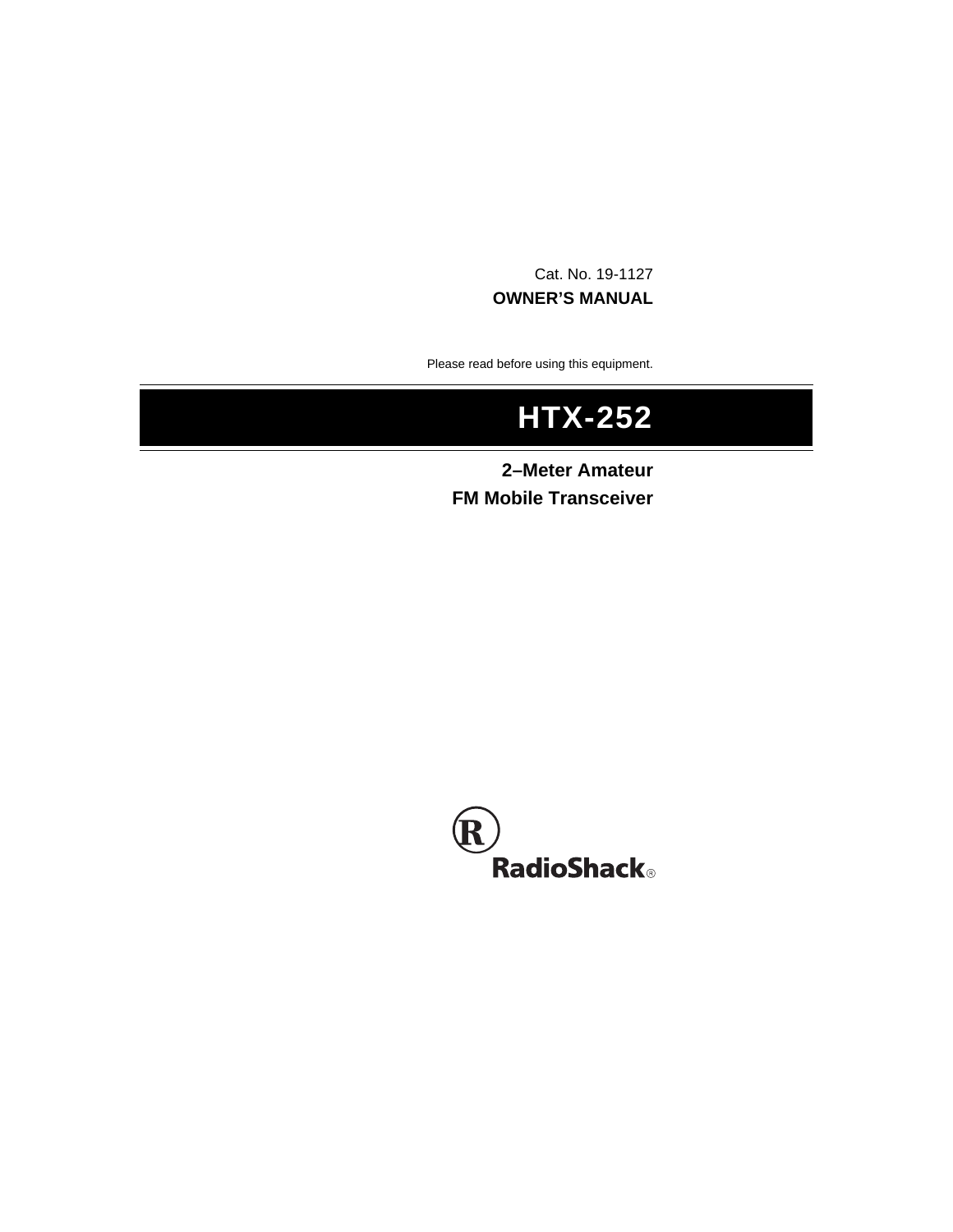### **FEATURES**

Your RadioShack HTX-252 2–Meter FM Mobile Transceiver is a compact and versatile transceiver, perfect either in your vehicle or in your home. Vehicle cables and mounting hardware are supplied. Add an optional base-station antenna, cable, and a power supply to make it your home transceiver. It is an all-around ideal choice for your amateur communications needs.

**Note**: You must have a Technician Class or higher Amateur Radio Operator's License and a call sign issued by the FCC to legally transmit using this transceiver. Transmitting without a license carries heavy penalties. Getting a license is easier than ever. See "Introduction to Amateur Radio" on Page 7 for more information.

Here are some of your transceiver's features.

**High (25 Watt) and Low (10 Watt) Power Settings** — let you select the best power setting according to communication guidelines.

10 Memory Channels and 1 Call Channel - let you store up to 10 frequencies for quick access along with other settings such as the repeater offset and the CTCSS tones.

**Frequency Range of 144–148 MHz (TX) and 136–174 MHz (RX)** — provide flexibility and excellent wide coverage. You can also extend the transmit frequency range to 142.00– 149.885MHz.

**Channel Up/Down and 16-Key DTMF on the Mic** — lets you manually send DTMF (Dual-Tone, Multiple Frequency) tones to quickly access DTMF-access repeaters, autopatches, or other stations equipped with a DTMF page feature.

**CTCSS** (Continuous Tone Coded Squelch System) **Subaudible Tone** — both encodes and decodes 38 subaudible tones to help reduce interference from other nearby systems operating on the same frequency.

> **©2000 Tandy Corporation. All Rights Reserved. RadioShack is a registered trademark used by Tandy Corporation.**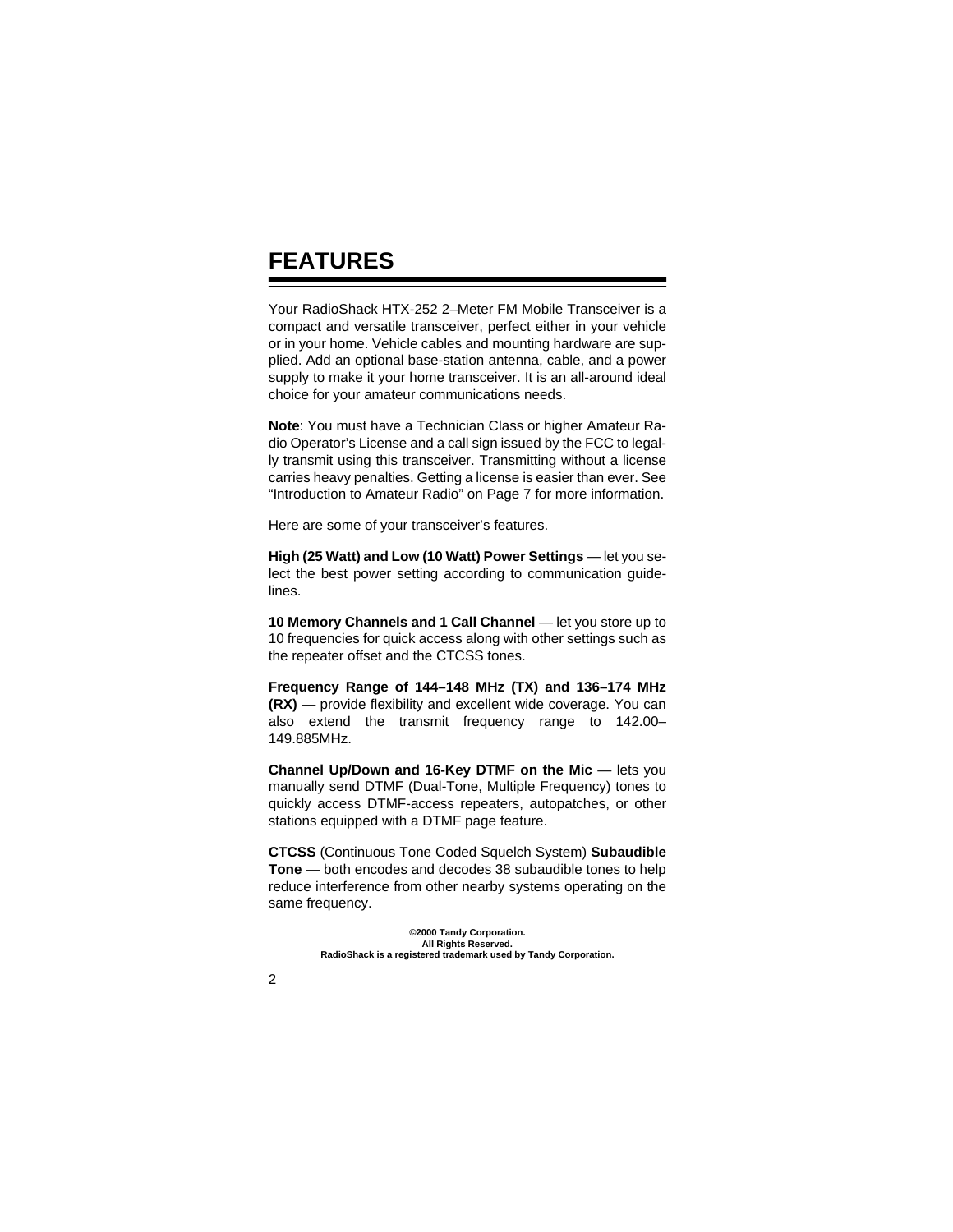**Programmable Frequency Step** — lets you set the frequency step for tuning or scanning to 5, 10, 12.5, 15, 20, 25 kHz.

**Signal Strength Indicator** — a graduated bar shows the relative strength of the received signal and transmitting signal.

**Digital Phase-Locked Loop (PLL) Frequency Synthesizer**  provides highly accurate and stable tuning.

**Built-In Automatic Modulation Control** — ensures a constant RF modulation level.

**Repeater Offset** — lets you select the appropriate offset value to match a local repeater.

**Scan** — the transceiver scans the frequency range and the memory locations for transmissions.

**Rotary Tuning** — lets you reach a desired frequency quickly and accurately.

**External Speaker Jack** — lets you connect an optional external speaker for more flexible operation.

**Illuminated Digital Display** — clearly shows the frequency, the functions, and the signal strength.

**Key Lock** — lets you lock the transceiver's keys to prevent accidentally changing settings.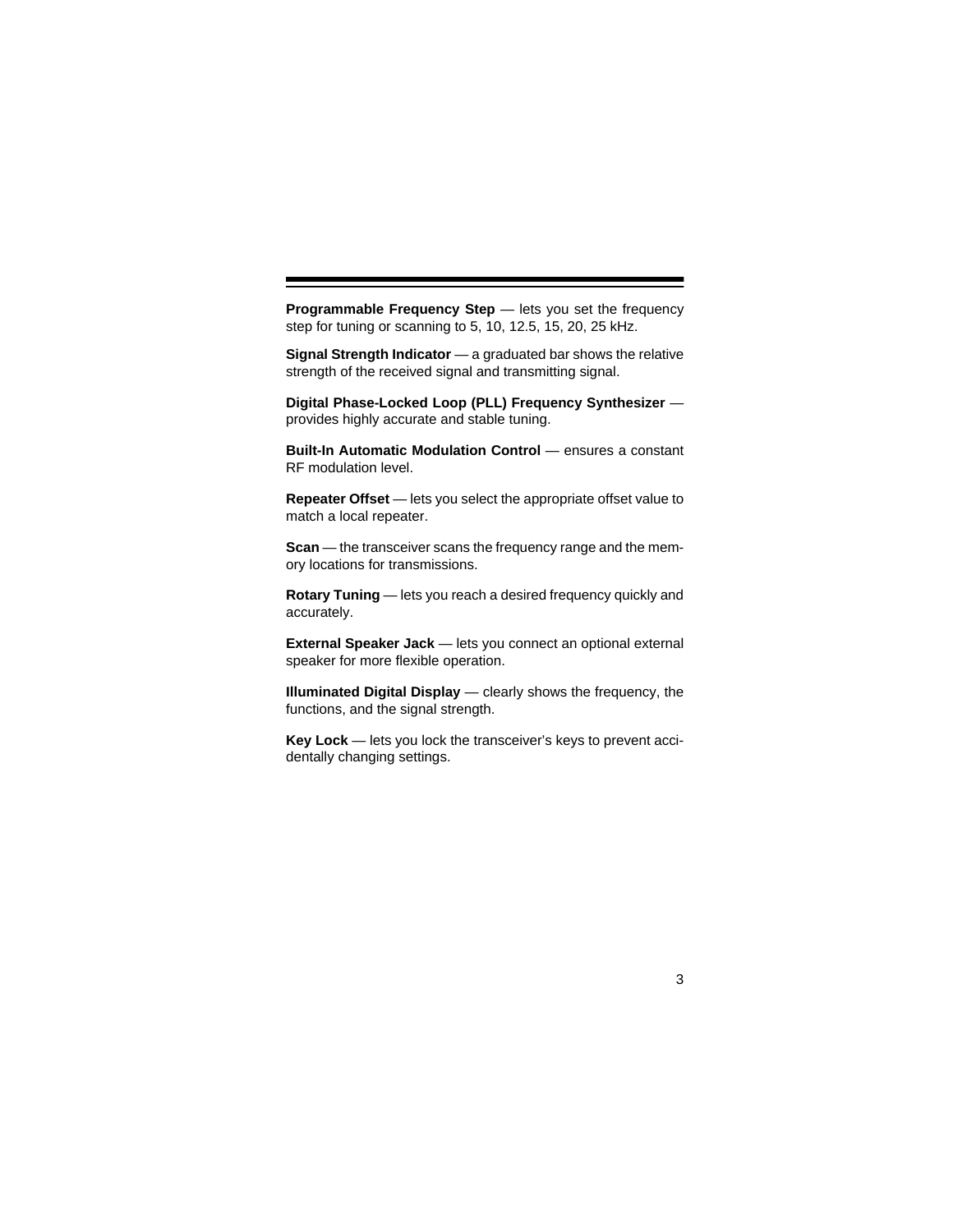### **MANUAL CONVENTIONS**

Some of your transceiver's controls perform multiple functions. The abbreviation or symbol for a function is printed on, or above each multi-function button.

To activate certain transceiver features, you must press **F** (function) and then another button. Those key combination instructions are printed as the first button name, +, then the second button name. For example, **F**+**LOCK** means press **F** then press **LOCK.**

Control names are printed in small, bold, capital letters such as **CALL** or **VFO**. Words, symbols, and numbers that appear on the display are printed using a distinctive typeface, such as **146.94** or **BUSY**.

### **FCC INFORMATION**

This device complies with Part 15 of the FCC Rules. Operation is subject to the following two conditions: (1) This device may not cause harmful interference, and (2) this device must accept any interference received, including interference that may cause undesired operation.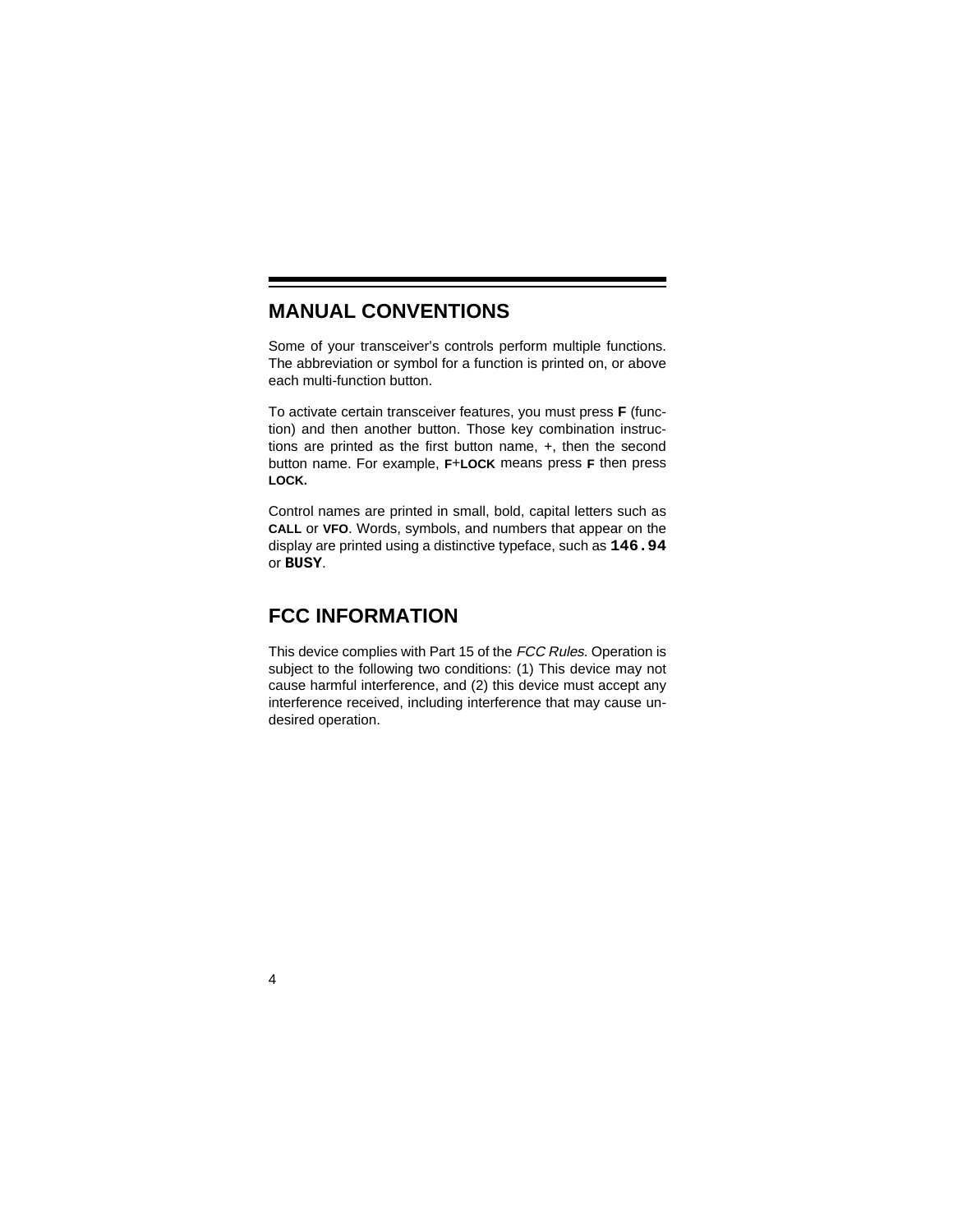# **CONTENTS**

| Using the Transceiver as a Base Station  13                                                     |  |
|-------------------------------------------------------------------------------------------------|--|
|                                                                                                 |  |
|                                                                                                 |  |
|                                                                                                 |  |
| Setting the Repeater Offset Frequency  23<br>Reversing the Transmit and Receive Frequencies  24 |  |
| Storing a Transmit/Receive Frequency  25                                                        |  |
|                                                                                                 |  |
| Continuous Tone Coded Squelch System Features  28                                               |  |
|                                                                                                 |  |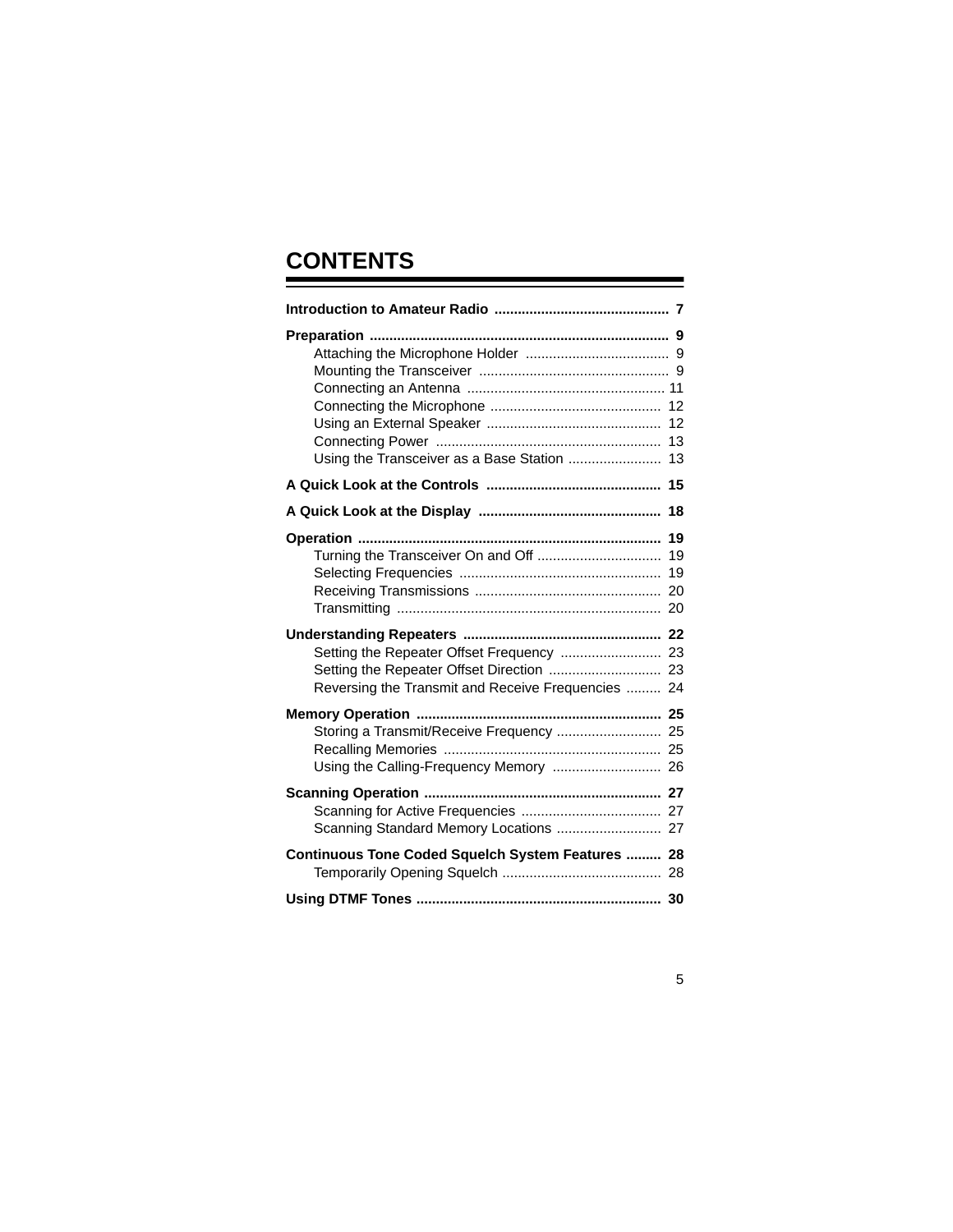| Changing the Transmit Frequency Range  32 |  |
|-------------------------------------------|--|
|                                           |  |
|                                           |  |
|                                           |  |
|                                           |  |
|                                           |  |
|                                           |  |
|                                           |  |
|                                           |  |
|                                           |  |
|                                           |  |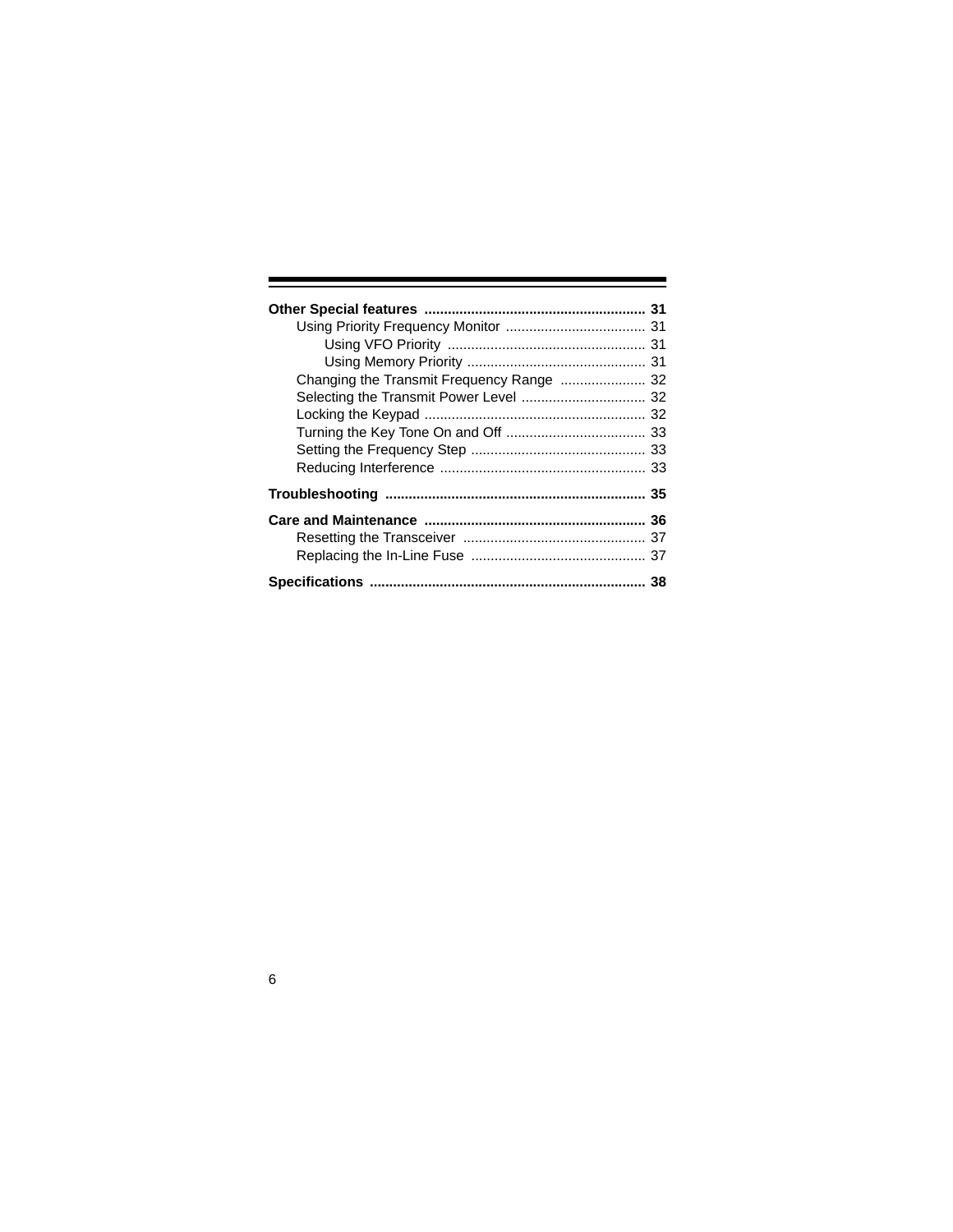## **INTRODUCTION TO AMATEUR RADIO**

This transceiver is the perfect first radio for anyone entering the exciting world of amateur radio, as well as a great additional transceiver for the experienced amateur radio operator. This transceiver opens a door for you to the world from almost anywhere! All you need is an Amateur Radio Operator's License (Technician Class or higher) issued by the Federal Communications Commission (FCC). If you do not have a license, it is easier than ever to get one, and help from licensed operators is available. Here are a few tips to help you get started.

You can turn on your transceiver and scan the entire band to hear what is going on; **however, do not attempt to transmit until you get your license**. If you transmit without a license, you are in violation of federal law that can lead to severe penalties. Note that ham operators take the FCC rules very seriously and want nothing to do with "bootleggers" — their term for people who operate without a license.

Find out if there is a ham radio club in your area. Most clubs welcome newcomers and are glad to help you get your license. There are thousands of clubs across the country, so there is probably one in or near your community. The staff at your local RadioShack store often can help you locate a club.

If you do not hear anyone talking about a local club as you listen to local transmissions, write to the American Radio Relay League (ARRL) at the following address to find out how to contact a local affiliate. The ARRL is the national organization representing amateur radio in the United States. The league has more than 150,000 members. Most are ham operators, or members in the process of obtaining their license.

> The American Radio Relay League 225 Main Street Newington, CT 06111

> > http://www.arrl.org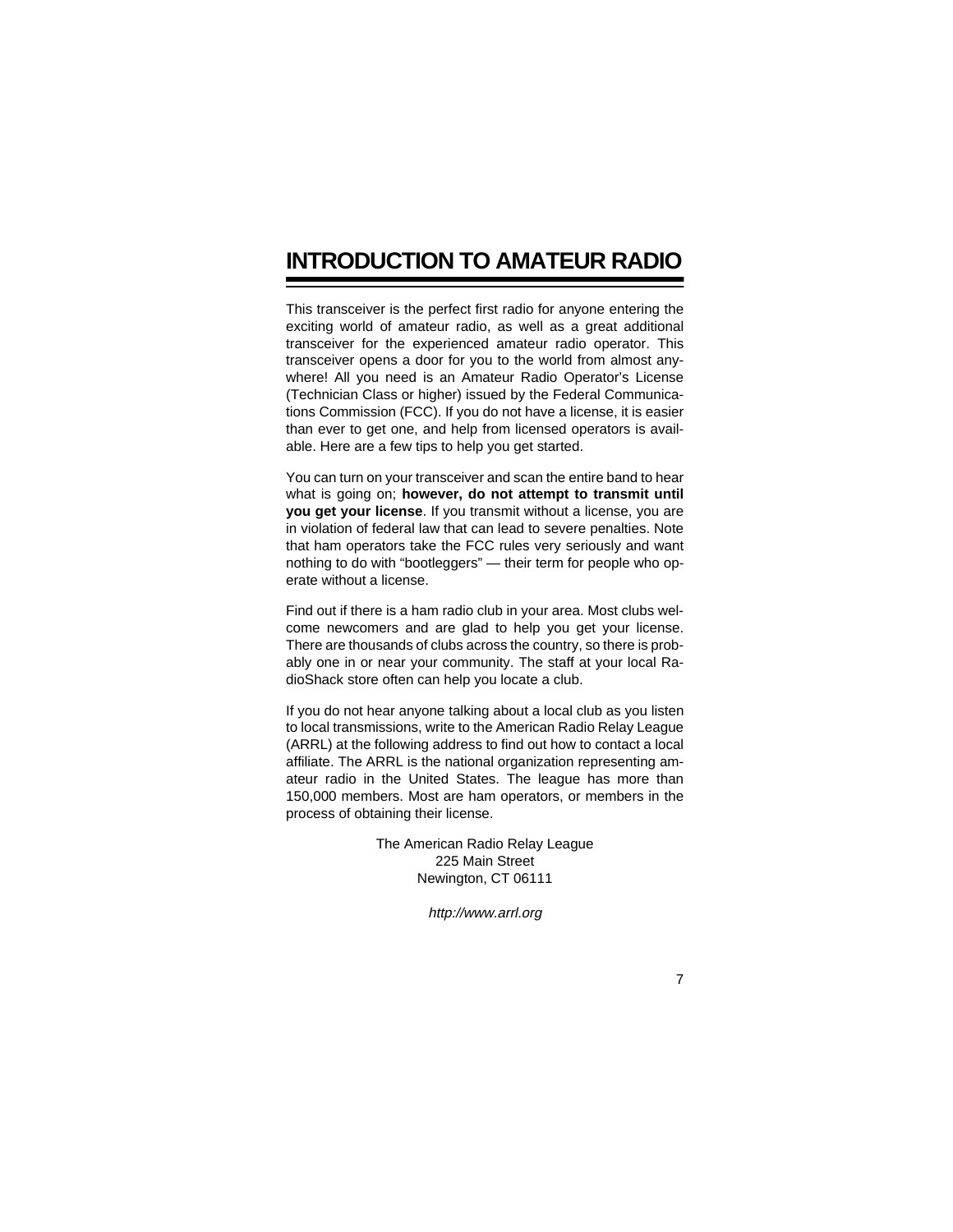Start studying for the license exams. Do not be intimidated by the word "study," because most people can go from knowing absolutely nothing about amateur radio to passing the Novice and Technician written exams in less than a month.

The exams test your knowledge of basic radio regulations and elementary radio theory. Many clubs hold license classes which can be a fun and easy way to learn about amateur radio. There are good books, cassette tapes, computer programs, and many other study aids available. Your local RadioShack store sells FCC License Preparation study guides for amateur radio operator licenses. While you are no longer required to learn Morse code for a Technician Class license, we encourage you to learn it anyway so you can advance to higher levels of operating privileges.

There is no fee to take the Novice exam. As soon as you pass the Novice exam, you can immediately take the Technician exam. There is a small fee required for taking the Technician exam. All license level tests are administered by a three-member Volunteer Examiner Team. Contact the ARRL for a schedule of exam opportunities in your area.

The Technician Class license lets you use this transceiver to communicate directly with other operators, and use repeaters for distant communication.

Amateur radio is a great hobby that has enriched the lives of millions of people all over the world. The ARRL would be glad to hear from you if you need more information or would like to join!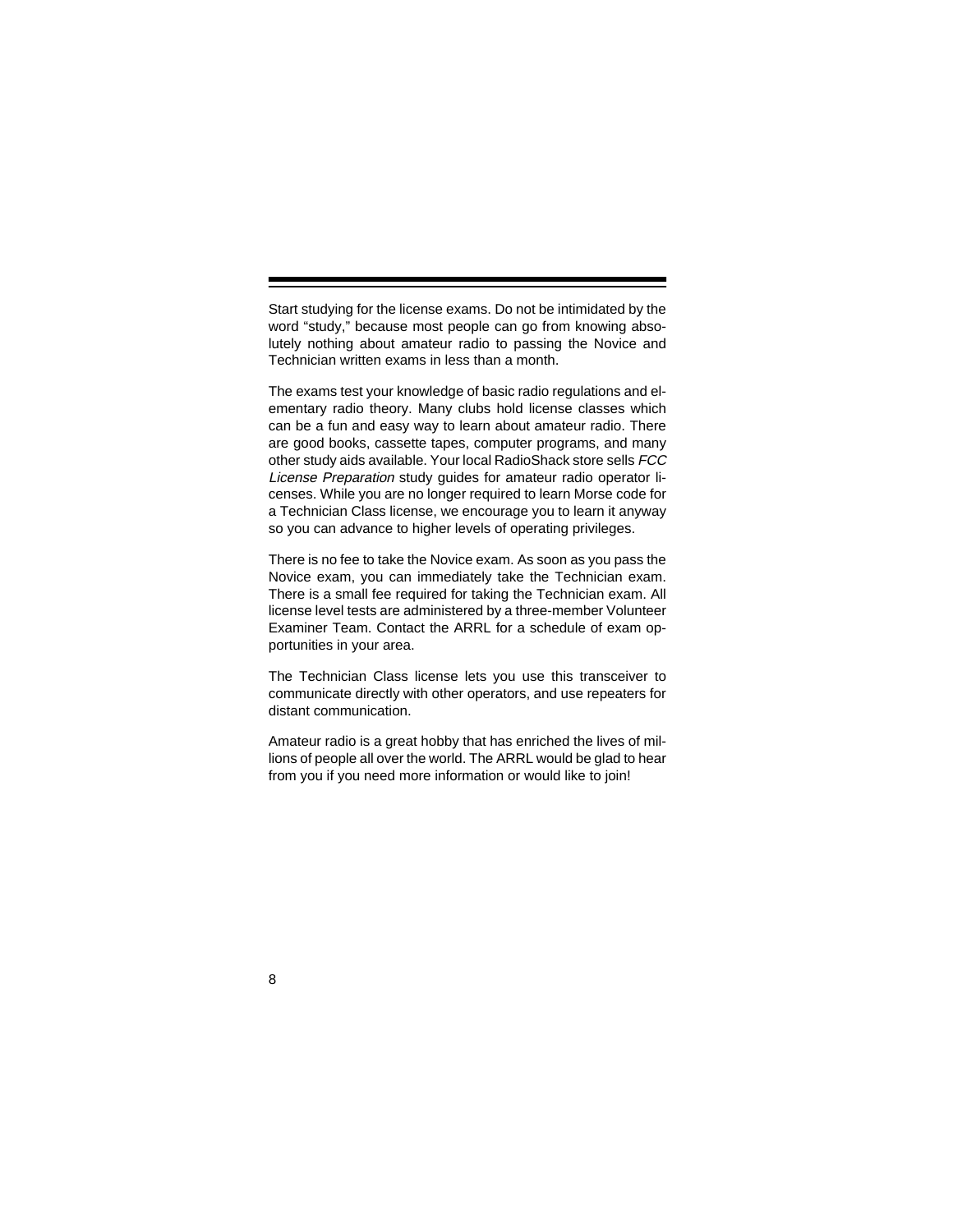### **PREPARATION**

### **ATTACHING THE MICROPHONE HOLDER**

Follow these steps to attach the microphone holder to your vehicle.

- 1. Using the holder as a template, mark the position for the mounting screw holes at the desired location.
- 2. At each marked position, drill a hole slightly smaller than the supplied mounting screw.

**Caution:** Be careful not to drill into anything behind the mounting surface.



3. Use a Phillips screwdriver to attach the holder to the mounting location with the supplied small self-tapping sheet metal screws and lock-washers.

### **MOUNTING THE TRANSCEIVER**

The most common mounting location for this transceiver is under a vehicle's dashboard. However, if you plan to use the transceiver as a base station, you can place it on a desk, shelf, or table (see "Using the Transceiver as a Base Station" on Page 13).

If you are mounting the transceiver in a vehicle, choose a location where:

- you can easily reach the transceiver
- wires and cables are clear of the vehicle's pedals or other moving parts
- the transceiver is not directly in front of heating vents
- all wires and cables can reach their connection points

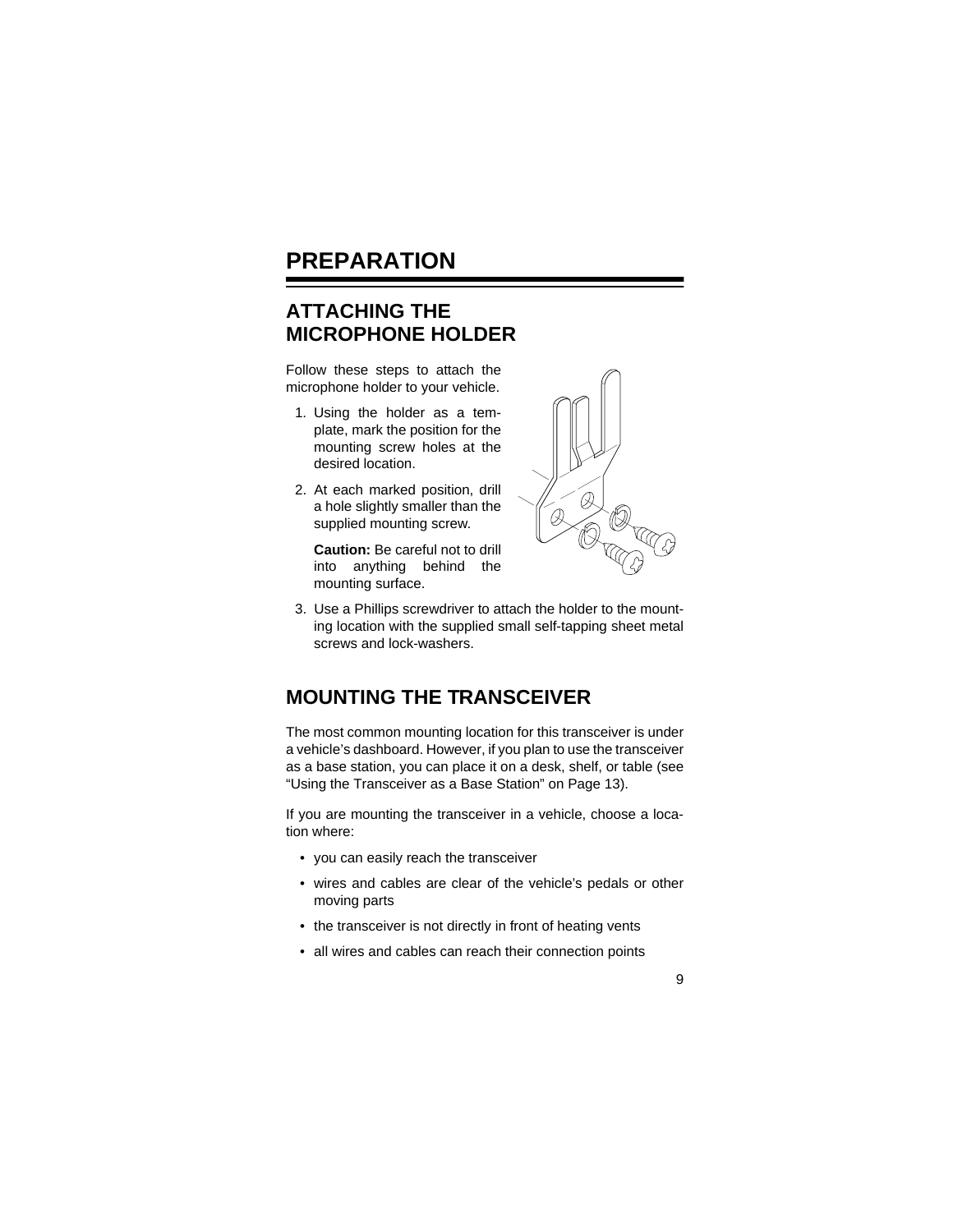**Caution:** If you use the transceiver in a vehicle, mount it securely to avoid damage to the transceiver or vehicle, or injury to anyone in the vehicle during sudden starts or stops.

Follow these steps to mount the transceiver.



- 1. Using the mounting bracket as a template, mark the positions for the screw holes on the mounting surface,
- 2. In each marked location, drill a hole slightly smaller than the supplied self-tapping screws.

**Caution:** Be care not to drill into objects behind the mounting surface.

- 3. Using a Phillips screwdriver, attach the mounting bracket to the mounting surface with the supplied mounting screws and flat washers.
- 4. Attach the transceiver to the mounting bracket using the supplied rubber washers and mounting knobs.
- 10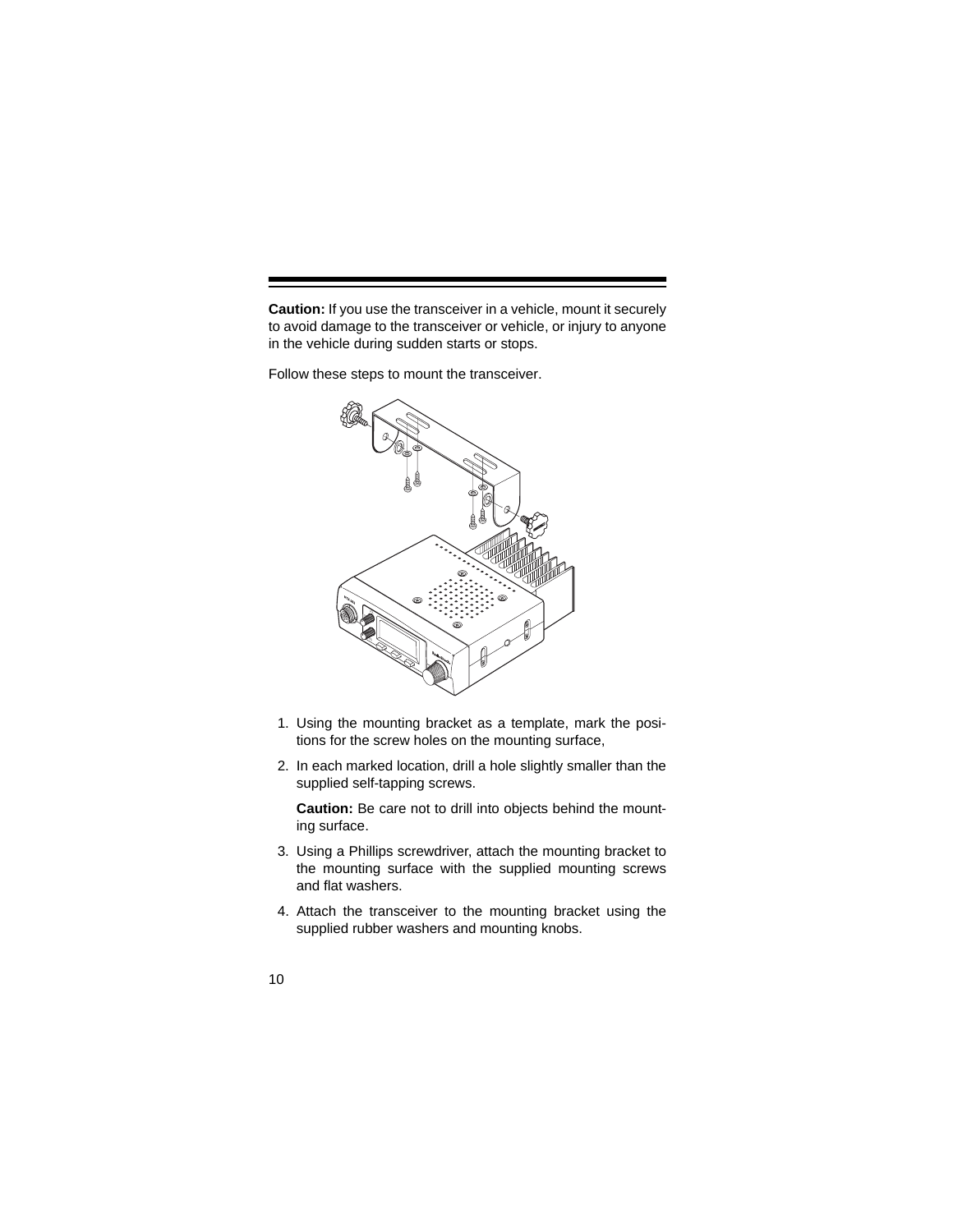#### **CONNECTING AN ANTENNA**

You must install an antenna before you can operate the transceiver. There are many different types of antennas suitable for transceiver use. Each has its own benefits, Choose the one best suited to your particular needs. Your local RadioShack store has a wide selection from which to choose.

**Note:** If you are using the transceiver as a base station, see "Using the Transceiver as a Base Station" on Page 13.

When you install an antenna, keep in mind that, for the best performance, you should mount the antenna vertically as high as possible on the vehicle and away from sources of electrical noise.

Once you choose an antenna, follow it's mounting instructions. Then route the cable to the transceiver and thread the cable onto the **ANT** connector on the back of the transceiver.

#### **Cautions:**

- Avoid routing the cable next to sharp edges or moving parts, which might damage the cable.
- Do not run the cable next to power cables or other radio antenna cables.
- Do not run the cable through the engine compartment or other areas that produce extreme heat.

To take advantage of your transceiver's maximum range, adjust the antenna's standing wave ratio (SWR) using an SWR meter (not supplied, available at your local RadioShack store). Follow the instructions supplied with the SWR meter and antenna to adjust the antenna's SWR. Values of 2.0:1 are generally acceptable, with readings of 1.5:1 or lower being more desirable.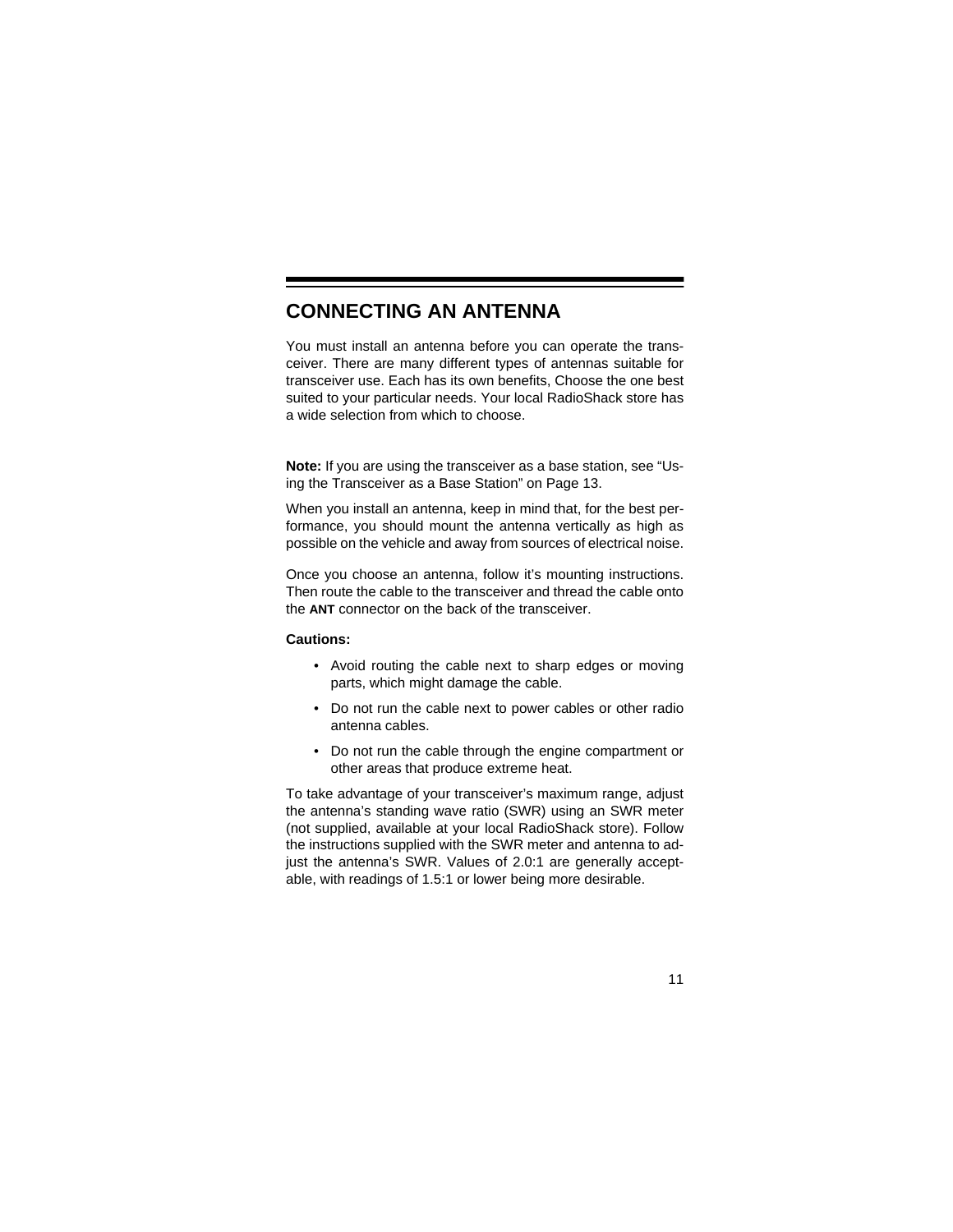### **CONNECTING THE MICROPHONE**

1. Align the notch of the microphone's plug and the microphone's jack, located on the left side of the front panel. Then insert the plug and turn the metal ring clockwise to secure the plug.



2. Slide the microphone onto the microphone holder.

To disconnect the microphone from the transceiver, turn the metal ring counterclockwise to loosen it.

**Caution:** Always disconnect the microphone by grasping its plug. Never pull on the coiled microphone cable.

### **USING AN EXTERNAL SPEAKER**

To hear your communications better in a noisy environment, you can plug an optional, external speaker into the transceiver. The speaker should have an impedance of 8-ohms and be able to handle 3 to 10 watts of power. The speaker's cable should have a 1/8-inch (3.5-mm) plug.

To connect the speaker, insert the speaker cable's plug into **EXT. SP** on the back of the transceiver. This automatically disconnects the built-in speaker.



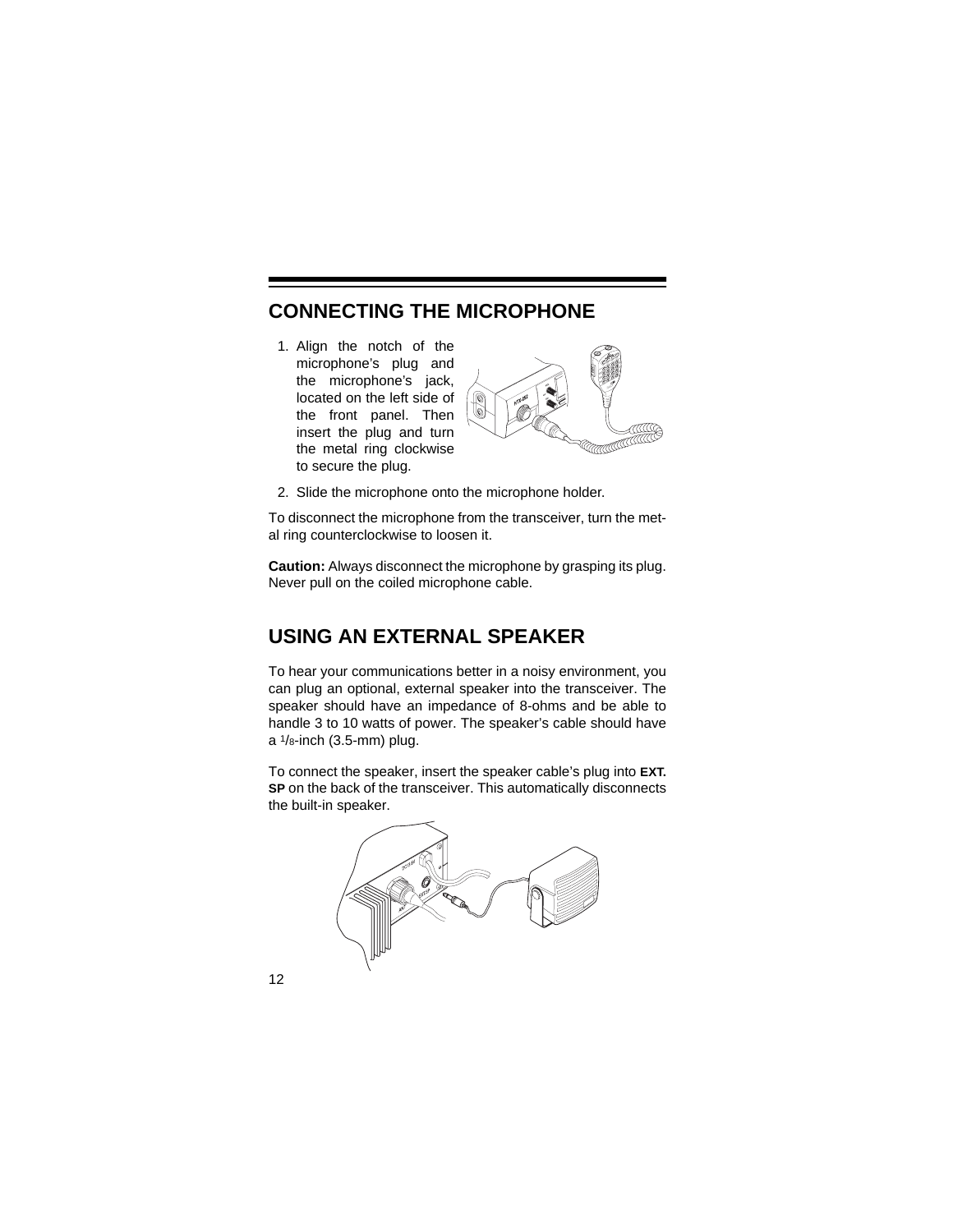#### **CONNECTING POWER**

Follow these steps to power the transceiver from your vehicle's battery.

1. Connect the supplied polarized 13.8V DC power connector to the white power socket and cable on the back of the transceiver. The plug and socket only fit one way. If you can not easily insert the plug, turn it over and try again. Do not force it.



- 2. Connect the red wire (+) (with the in-line fuse holder) to a point in your vehicle's fuse block that supplies power only when the ignition is in the ACC (accessory) or ON position.
- 3. Connect the black wire  $(-)$  to a metal part of the vehicle's frame (chassis ground).

**Caution:** Do not connect the black wire to a non-metallic (plastic) part, or to any part insulated from the vehicle's chassis by a non-metallic part.

### **USING THE TRANSCEIVER AS A BASE STATION**

Although this transceiver is designed for mobile use, you can also use it as a base station with a DC power source. To use the transceiver as a base station, you need these items:

• a regulated power supply that supplies at least 7 amps at 12V DC

**Caution:** Most 12–13.8V DC power supplies operate from a standard AC outlet. Before connecting your transceiver to this type of power supply, read and follow the instructions included with it.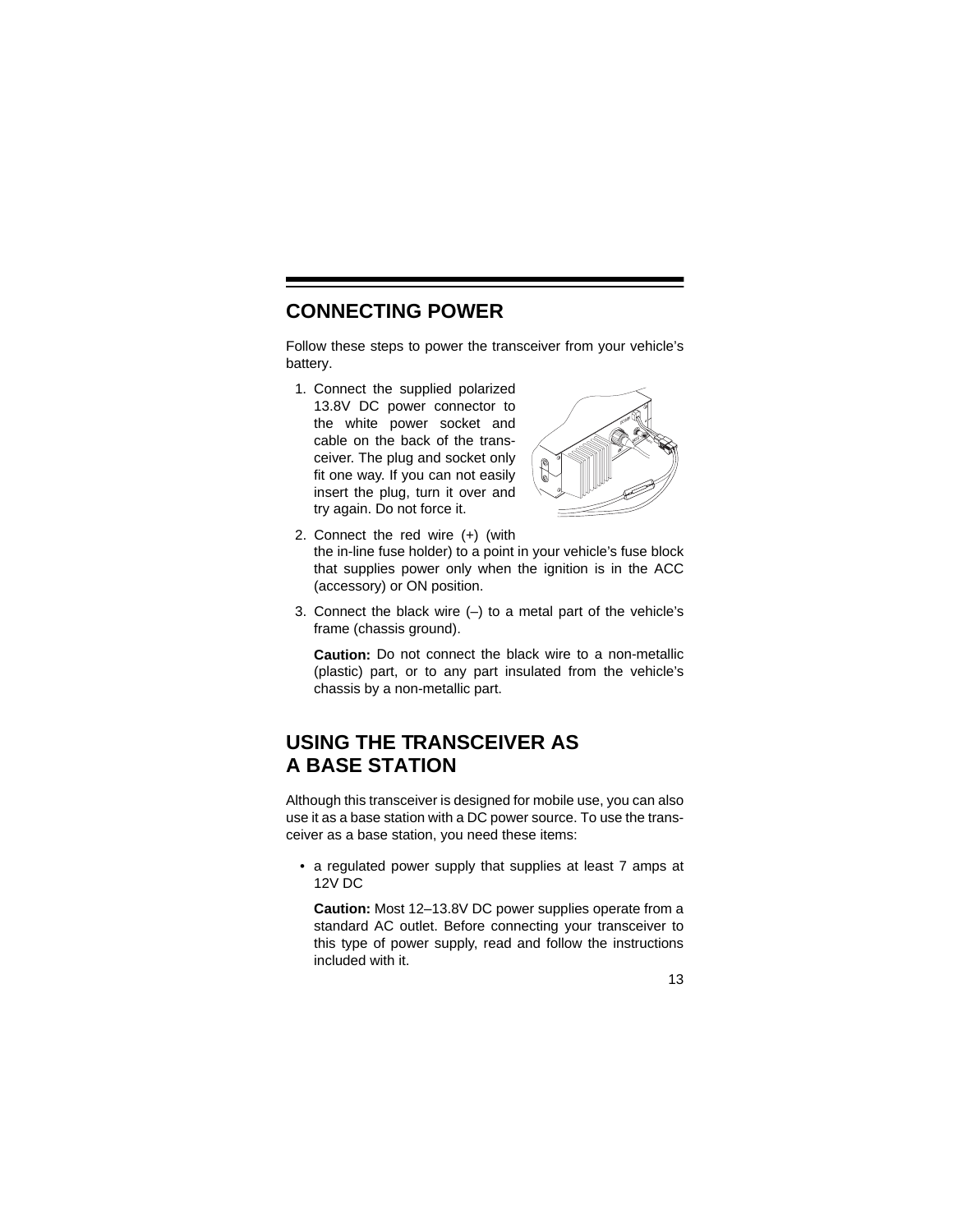- a base station antenna
- coaxial antenna cable and appropriate connectors

Your local RadioShack store carries a wide selection of all products needed to set up your transceiver as a base station.

Follow these steps to use the transceiver as a base station.

1. Mount the base station antenna as described in its owner's manual.

**Warning:** Use extreme caution when you install or remove a base station antenna. If the antenna starts to fall, let it go! It could contact overhead power lines. If the antenna touches a power line, contact with the antenna, mast, cable, or guy wires can cause electrocution and death. Call the power company to remove the antenna. Do not attempt to do so yourself!

2. Connect the antenna to the PL259 **ANT** connector on the back of the transceiver. If the antenna's plug does not match the **ANT** jack on the back of the transceiver, contact your local RadioShack store for a suitable adapter.



- 3. Connect the supplied polarized 13.8V DC power connector to the white power socket and cable on the back of the transceiver. The plug and socket only fit one way. If you can not easily insert the plug, turn it over and try again. Do not force it. Then connect the red power wire with the in-line fuse  $(+)$  and the black power wire  $(-)$  to the appropriate terminals on your power supply.
- 4. Plug the power supply's AC power cord into a standard AC outlet.
- 14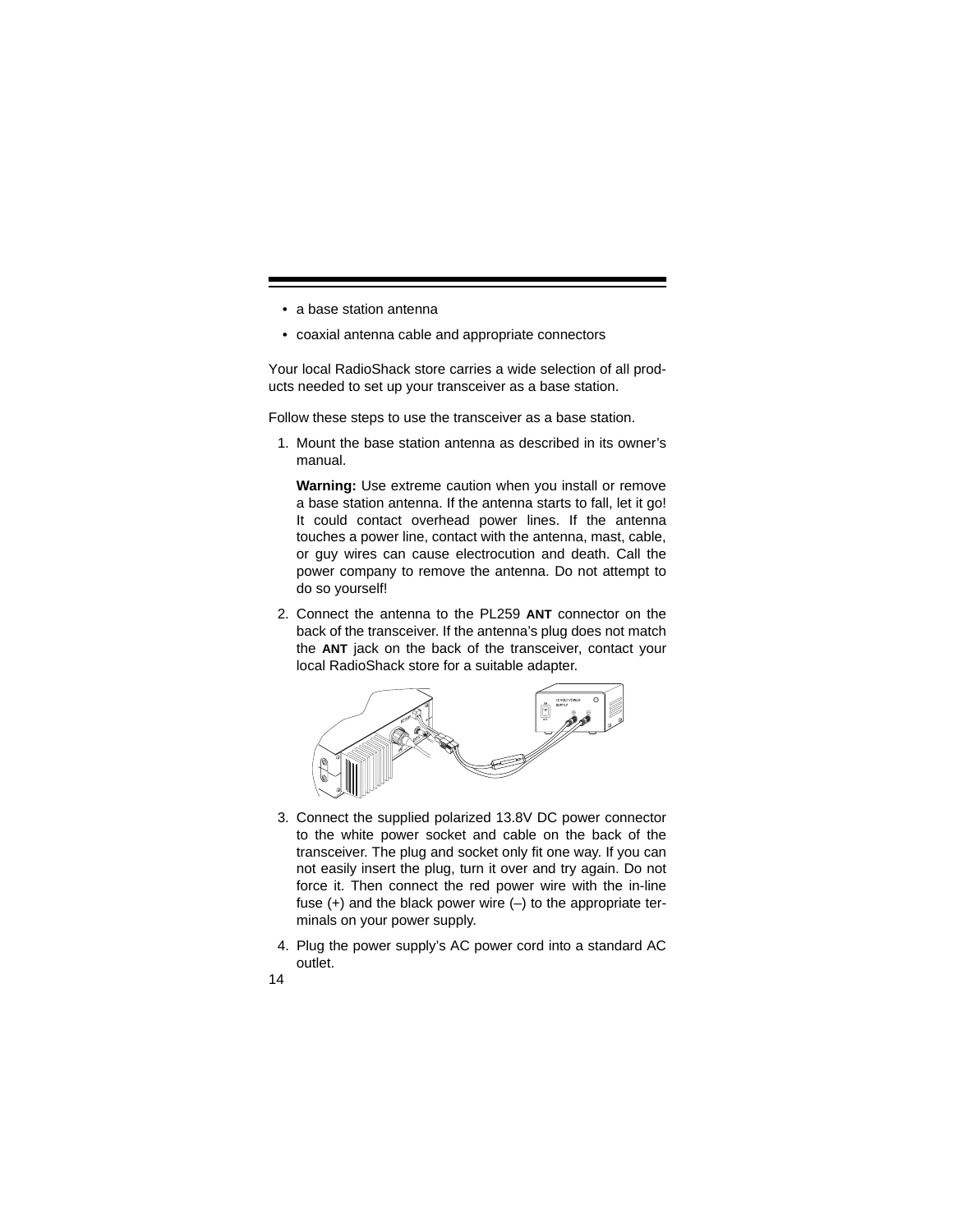# **A QUICK LOOK AT THE CONTROLS**

Most of the controls on the transceiver have multiple functions. The following charts should help you get a better idea of the function of each control.



| <b>Base Unit</b>      |                                                     |                                            |
|-----------------------|-----------------------------------------------------|--------------------------------------------|
| <b>Key/Control</b>    | Use it to:                                          | Use with the<br>F + Key to:                |
| <b>OFF/VOL</b>        | Turn the transceiver on/<br>off. Adjust the volume. | Reset the<br>transceiver                   |
| SQ                    | Set the squelch level to<br>block weak signals.     | N/A                                        |
| <b>REV</b>            | Reverse the<br>repeater offset.                     | N/A                                        |
| VFO (T-SQ)            | Set the transceiver to<br>VFO mode.                 | Set the tone<br>squelch.                   |
| MR (MS)               | Recall a frequency in<br>memory.                    | Store a frequency<br>in memory.            |
| <b>Tuning Control</b> | Change the frequency<br>by the set STEP value.      | Change the<br>frequency by 1 MHz<br>steps. |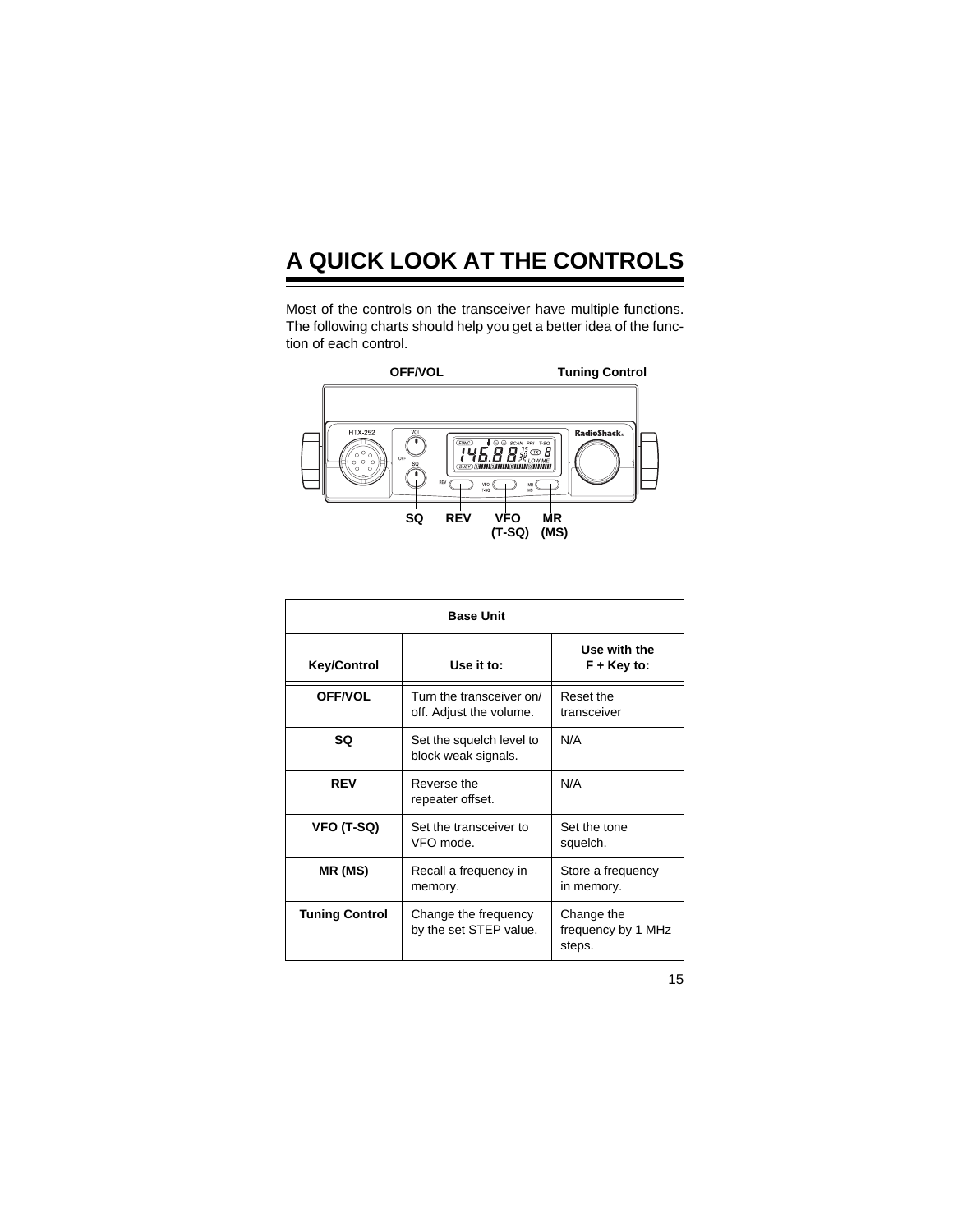

| <b>Microphone</b>     |                                                              |                                                  |
|-----------------------|--------------------------------------------------------------|--------------------------------------------------|
| <b>Key/Control</b>    | Use it to:                                                   | Use with the<br>F + Key to:                      |
| Push to<br>Talk (PTT) | Transmit by holding it<br>down, Press to store a<br>setting. | Change the transmitting<br>power to high or low. |
| UP                    | Increase the fre-<br>quency by the selected<br>step value.   | Increase the frequency<br>in 1 MHz steps.        |
| DN                    | Decrease the fre-<br>quency by the selected<br>step value.   | Decrease the frequency<br>by 1 MHz steps.        |
| F (MHz)               | Temporarily open the<br>squelch.                             | N/A                                              |
| <b>CALL</b><br>(STEP) | Recall the calling fre-<br>quency memory.                    | Set the frequency step.                          |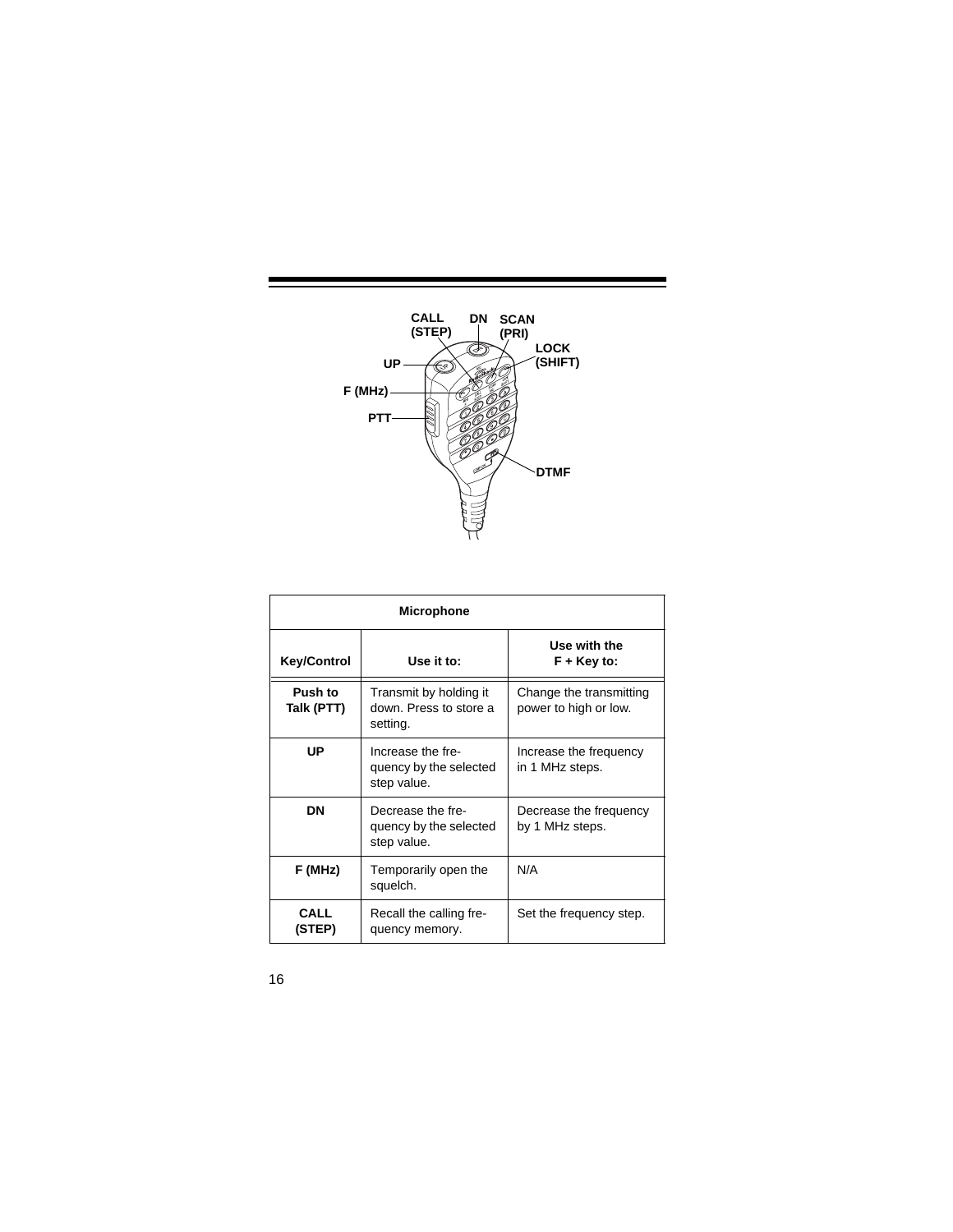| <b>Microphone</b>                |                                                                                |                                            |
|----------------------------------|--------------------------------------------------------------------------------|--------------------------------------------|
| <b>Key/Control</b>               | Use it to:                                                                     | Use with the<br>$F + Key to:$              |
| <b>SCAN (PRI)</b>                | Start and stop<br>scanning.                                                    | Set the transceiver to<br>dual watch mode. |
| <b>LOCK</b><br>(SHIFT)           | Lock and unlock the<br>controls except <b>PTT</b> , <b>F</b> ,<br>VOL, and SQ. | Set the repeater<br>offset.                |
| Alpha-<br><b>Numeric</b><br>Keys | Enter numerical val-<br>ues and DTMF control<br>letters.                       | N/A                                        |
| <b>DTMF</b>                      | Switch to DTMF<br>control.                                                     | N/A                                        |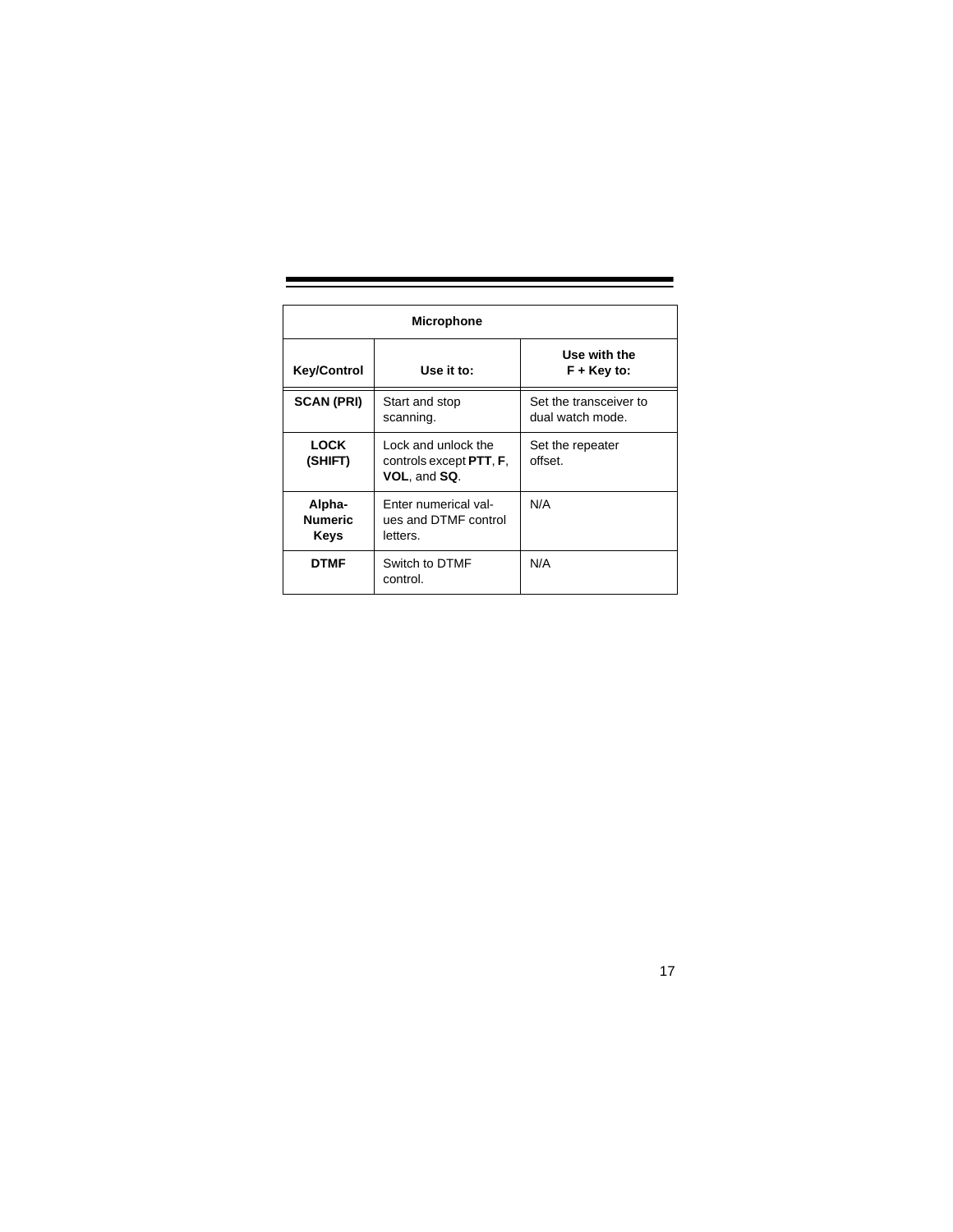## **A QUICK LOOK AT THE DISPLAY**



- 1.  $\times$  **FUNC** appears when **F** key is pressed.
- 2.  $\mathbf{I}$  indicates the keypad is locked.
- 3.  $\bigoplus$  indicates a negative repeater offset.
- 4.  $\bigoplus$  -indicates a positive repeater offset.
- 5. **SCAN** appears when the transceiver is scanning frequencies.
- 6. **PRI** indicates a priority frequency.
- 7. **T** appears when Tone Squelch (CTCSS) is enabled for transmission only.
- 8. **T-SQ** appears when Tone Squelch (CTCSS) is enabled for both transmission and reception.
- 9. **Alpha-Numeric Display**  shows frequency and operation feature information.
- 10. **TX** appears when the transceiver is transmitting.
- 11. **0** to **9**  shows the memory channel in use.
- 12. **BUSY**  appears when the transceiver receives a signal.
- 13. **INDIBUTER**  indicates signal strength; the stronger the signal, the more boxes appear.
- 14. **ME**  appears when the frequencies and other station data are being stored or while scanning data in memory locations.

18 **Note:** When you reset the transceiver, all display elements appear. See "Resetting the Transceiver" on Page 37.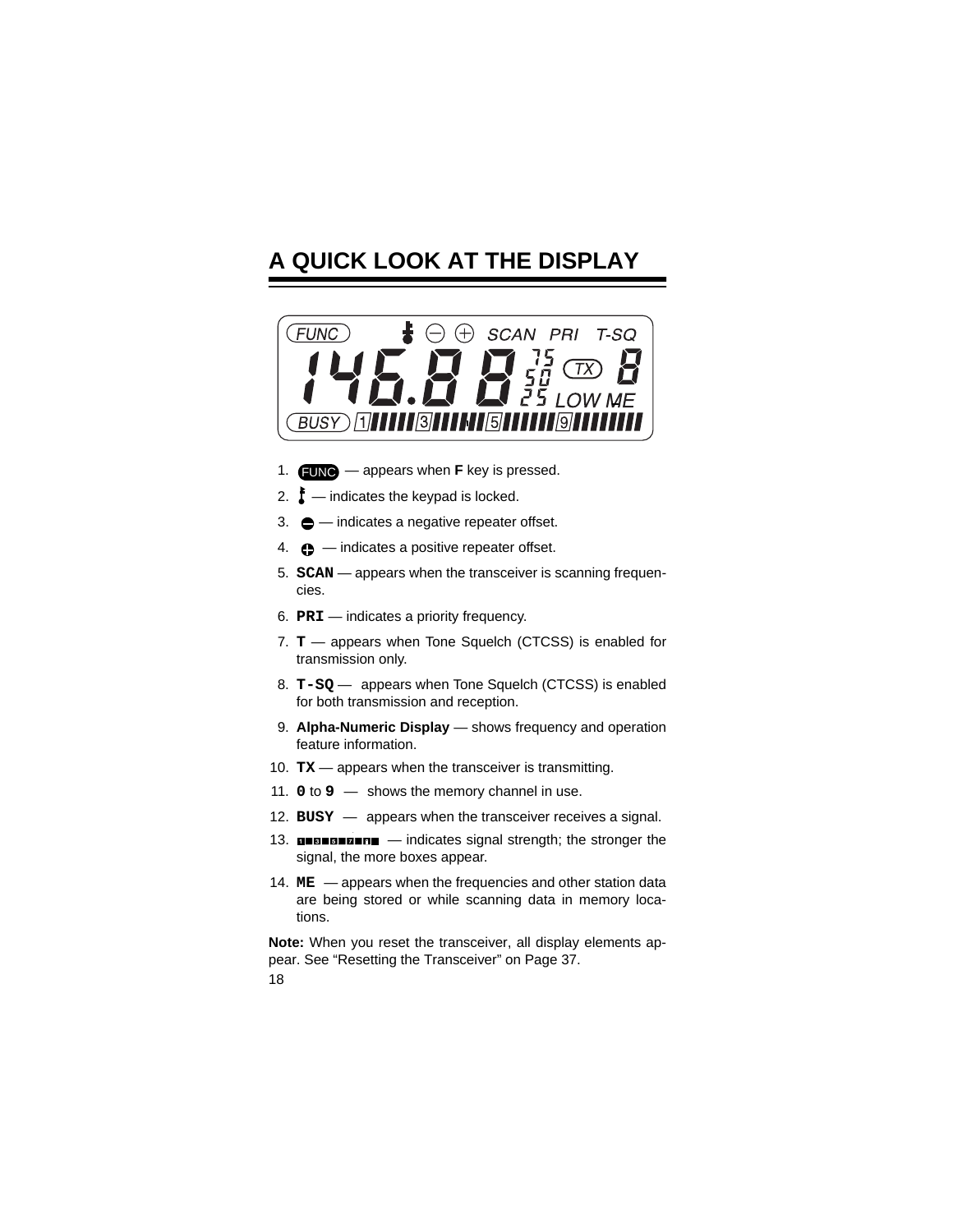### **OPERATION**

### **TURNING THE TRANSCEIVER ON AND OFF**

To turn on the transceiver, rotate **VOL** clockwise until it clicks. The last used frequency and other settings appear (the default frequency is 142.50 MHz, with a frequency step of 5 kHz/.005 MHz). To turn the transceiver off, rotate **VOL** counterclockwise until it clicks.

#### **SELECTING FREQUENCIES**

To select a frequency in the VFO (variable frequency oscillator) mode, use either **UP** or **DN** on the top of the microphone or the tuning control.

Using either method lets you step up or down in increments which you set using the Frequency Step option. (See "Setting the Frequency Step" on Page 33").

Rotating the tuning control changes the frequency by the value of the step you set. You might want to set your preference for the step value before you make other settings. Repeatedly pressing (or holding down) **UP** or **DN** also changes the frequency by the step value. To change the frequency by 1MHz steps, press **F** so FUNC appears. Then repeatedly press or hold down UP or DN.

The displayed frequency is typically shown to two significant decimal places. However, depending upon the selected frequency step, you might see a smaller number displayed to the right of the second place. For example, **142.50**<sup>75</sup> lets you see the complete frequency in use if you select 12.5kHz as your frequency step.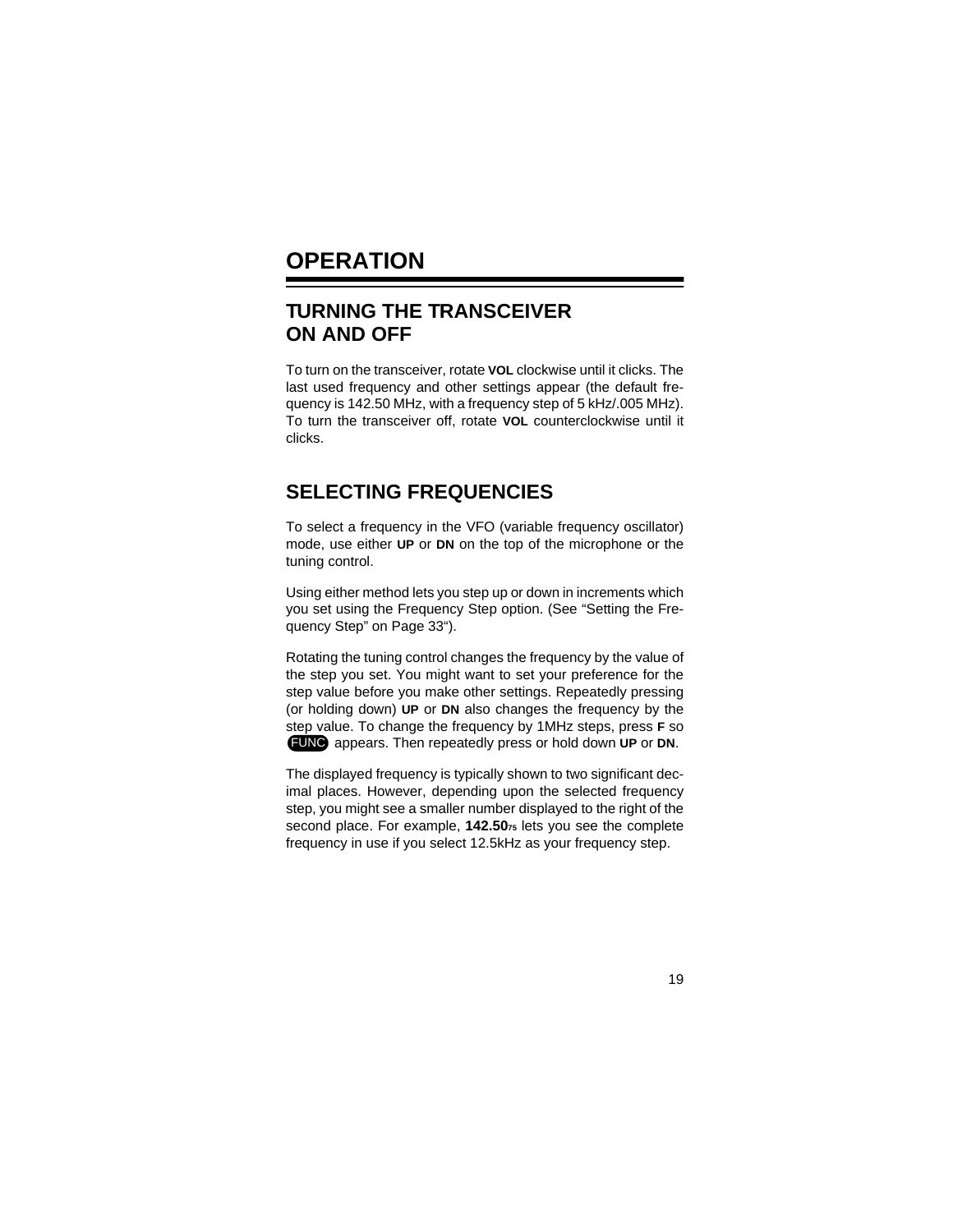#### **RECEIVING TRANSMISSIONS**

Follow these steps to receive standard transmissions.

1. With the transceiver on, rotate **SQ** counterclockwise until you hear a hissing sound. Then slowly rotate **SQ** clockwise just until the noise stops.

#### **Notes:**

- **BUSY** appears when the transceiver receives a standard transmission or if the squelch is open.
- If the transceiver picks up unwanted and weak transmissions, rotate **SQ** clockwise to prevent the squelch from opening for these transmissions. If you want to hear weak transmissions, rotate **SQ** counterclockwise. When you do this, you might hear hissing between transmissions.
- 2. Rotate the tuning control to select a frequency.
- 3. Set **VOL** to a comfortable listening level.

#### **TRANSMITTING**

There are two basic types of communication possible with this transceiver: radio-direct-to-radio (simplex) or radio-to repeater-to radio (duplex). Simplex operation uses the same frequency to send and receive. Duplex operation uses one frequency to transmit and another to receive. For more information about duplex, see "Understanding Repeaters" on Page 22.

**Caution:** It is illegal to transmit if you do not have at least a Technician Class license issued by the FCC.

Follow these steps to transmit.

- 1. Select the desired frequency using the tuning control or **UP**/ **DN** until you are within the transmit frequency range.
- 20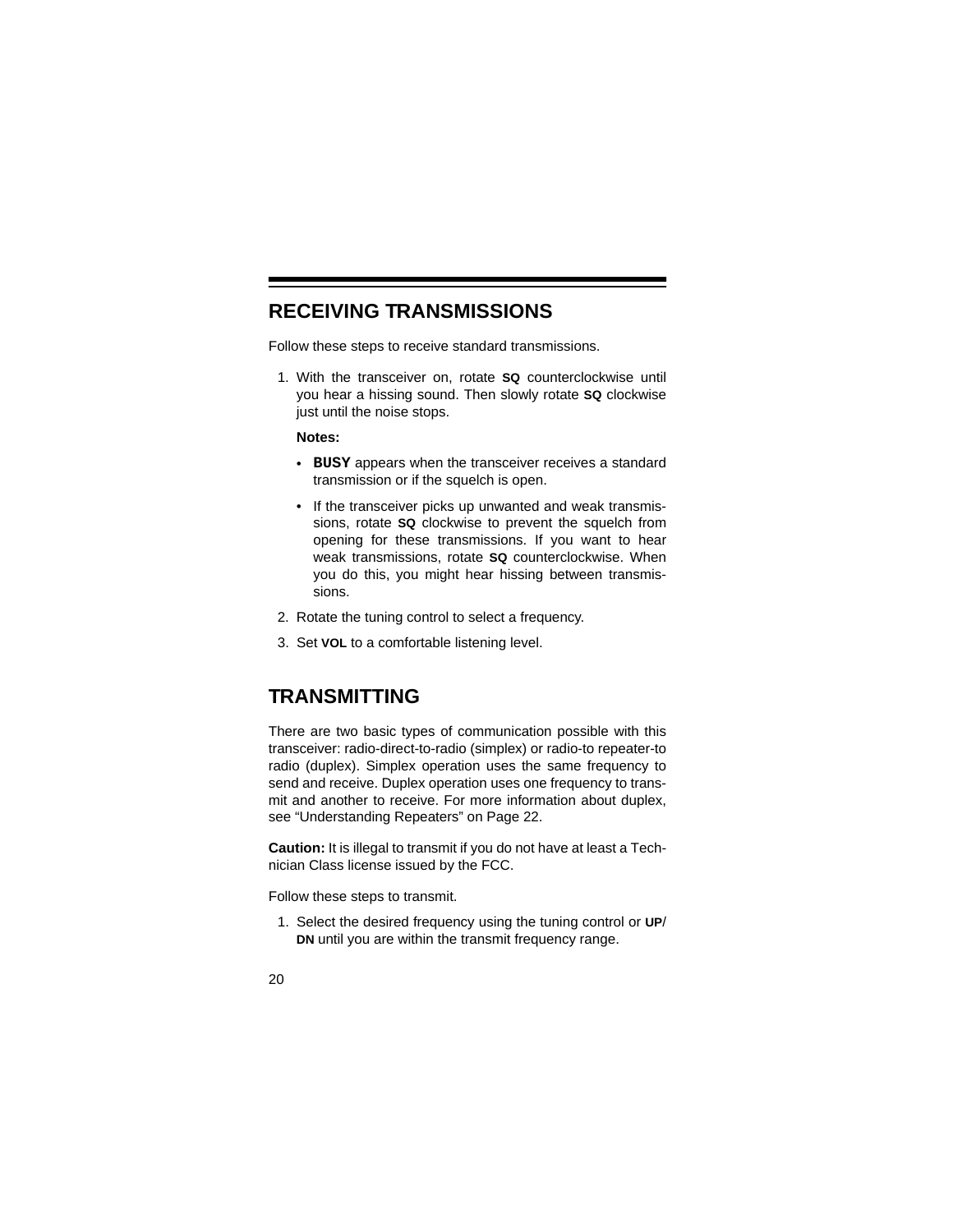- 2. Hold the microphone about 3 inches from your mouth.
- 3. Hold down the ribbed transmit button on the side of the microphone, then speak slowly and clearly into the microphone. **TX** appears while you transmit, and signal strength bars appear on the bottom to indicate the relative transmitting signal output.

**Note:** If you try to transmit outside the transmit frequency range, **E** appears instead of **TX** to indicate you are outside the transmitting range.

4. Release the transmit button when you finish transmitting.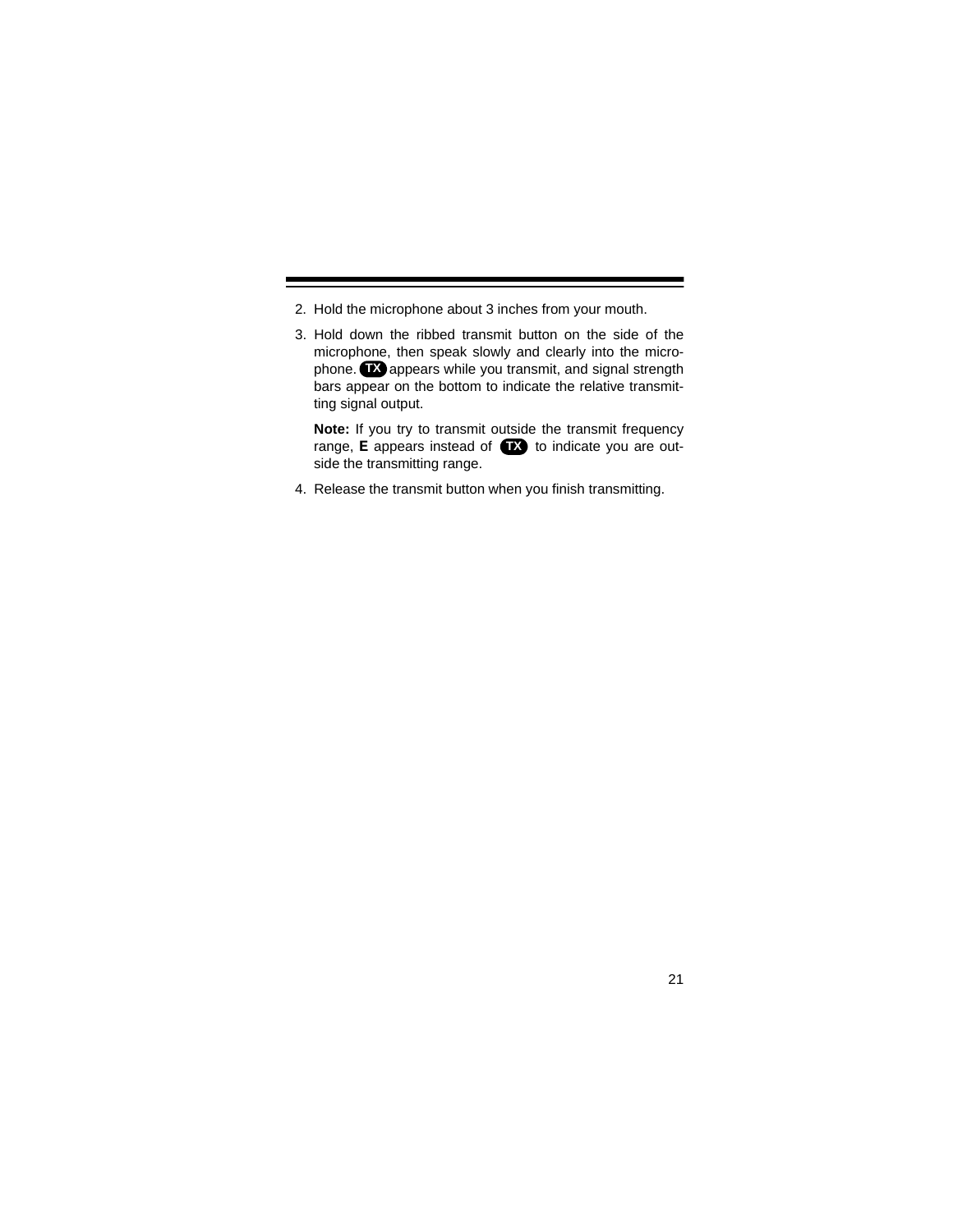## **UNDERSTANDING REPEATERS**

Operating through a repeater, where you transmit on one frequency and receive on another, is called *duplex* operation. Operating direct to another station, where you transmit and receive on the same frequency, is called simplex operation.

A repeater is a station that receives a signal on one frequency (the input frequency) and then retransmits that signal on a different frequency (the *output* frequency). Repeater antennas are typically located at the tops of tall buildings or on antenna towers, so a relatively low-power signal can reach the repeater. The repeater retransmits the signal at a higher power. This gives your transceiver the ability to communicate over a much greater range.

To use a repeater, you must know the repeater's input and output frequencies. Repeaters are usually identified by their output frequency. For example, a repeater that has an output frequency of 146.94 is referred to as "the 146.94 repeater." To determine the input frequency, you must know the frequency offset (typically 600 kHz for the 2-meter band) and the offset direction (+ if you add 600 kHz to the output, or  $-$  if you subtract 600 kHz from the output).

Whether the offset is positive or negative depends on:

- which part of the band the repeater operates on
- local convention
- proximity of repeaters using the same two frequencies

To determine the offset and the direction, obtain a copy of The ARRL Repeater Handbook (available at your local RadioShack store or directly from the ARRL). That book lists the locations of repeaters as well as their frequency and offset information.

A  $\bigoplus$  above the displayed frequency indicates a positive offset, while  $a \oplus ab$  ove the frequency indicates a negative offset. If neither  $\bigoplus$  nor  $\bigoplus$  appears, the transceiver is set for simplex operation.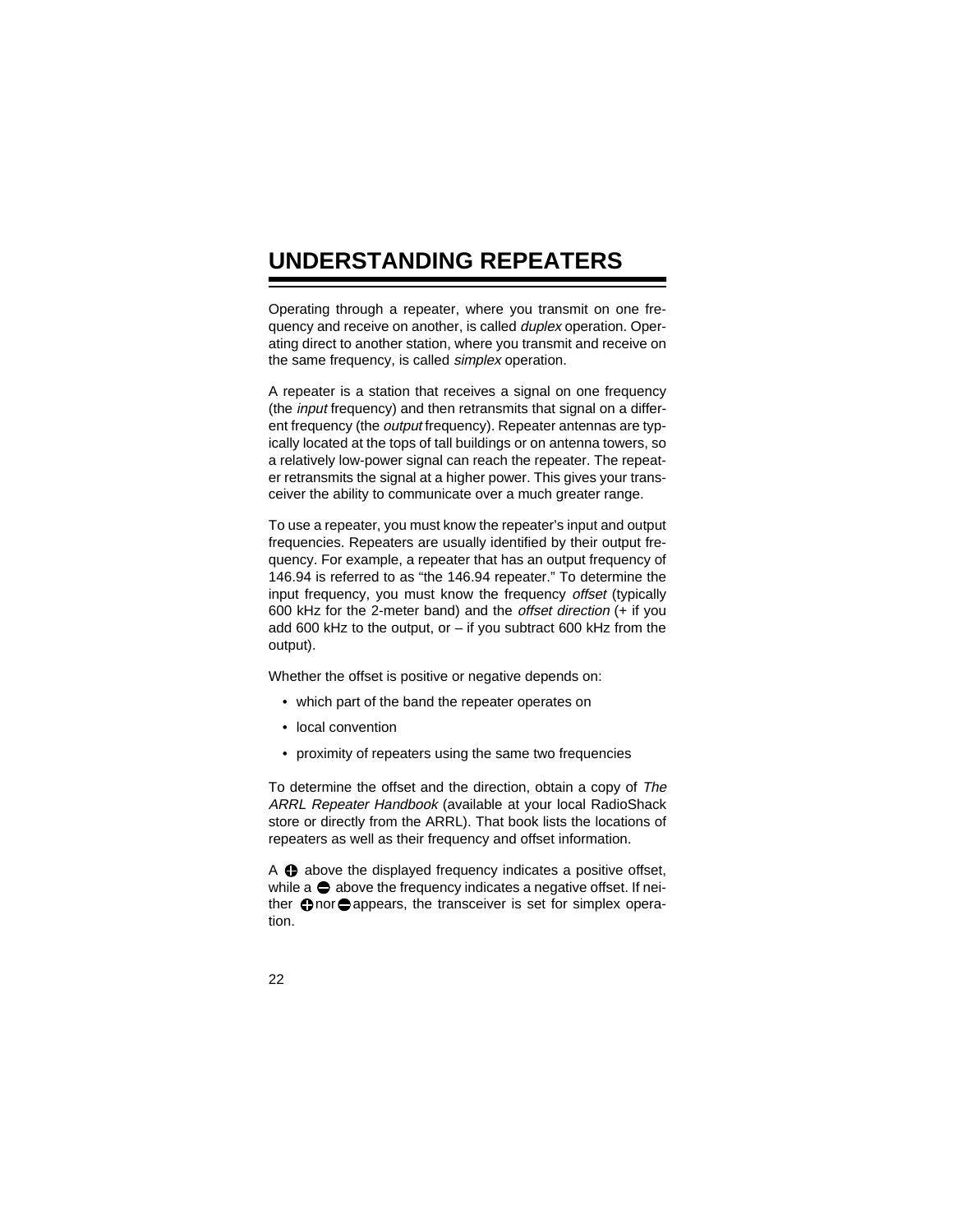### **SETTING THE REPEATER OFFSET FREQUENCY**

**Note:** This setting affects only the VFO mode. If you saved a repeater offset in a memory, that setting is not affected.

- 1. Press F+SHIFT (LOCK). The offset frequency and  $\bigcirc$  appear.
- 2. While the offset frequency appears, rotate the tuning control or repeatedly press **UP** or **DN** until the desired offset appears. The transceiver's default repeater offset is 600 kHz, which appears as **0.60 (MHz)**. You can select a value from 100 kKz to 8.000 MHz.
- 3. Press **PTT** to store the setting or wait 5 seconds. The selected value is stored and the operating frequency appears.

### **SETTING THE REPEATER OFFSET DIRECTION**

- 1. Set an offset frequency.
- 2. Repeatedly press **F** + **SHIFT (LOCK)** to change the current offset direction ( $\bigoplus$  above, $\bigoplus$  below, or *neither* for simplex or non-repeater operation).
- 3. Press **PTT** to store the setting or wait 5-seconds. The selected value is stored and the operating frequency appears.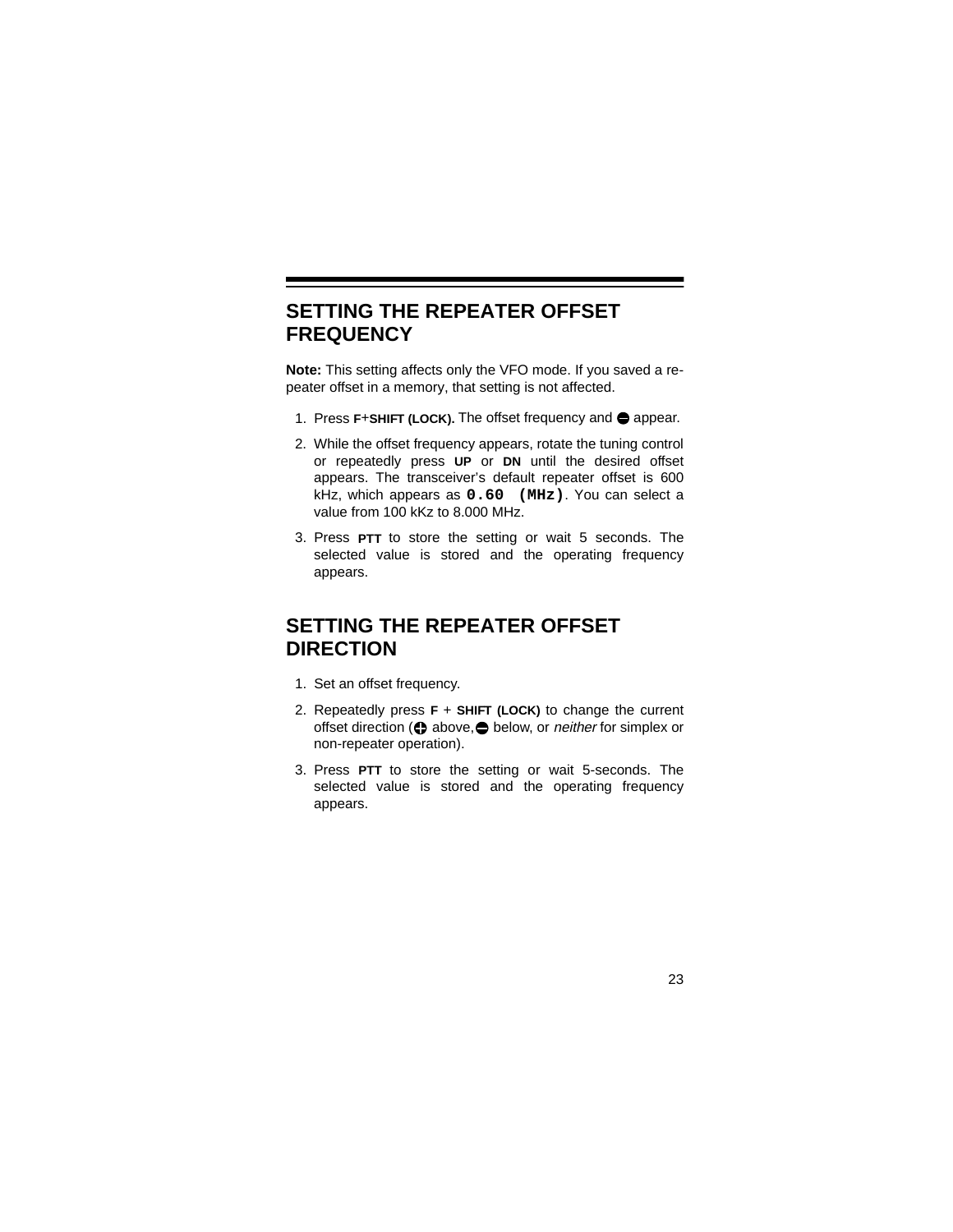### **REVERSING THE TRANSMIT AND RECEIVE FREQUENCIES**

To swap the input and output frequencies, press **REV**. For example, if you have set the transceiver to repeater operation on 146.94 MHz with a positive offset of 600 kHz, the transceiver would normally receive on 146.94 MHz and transmit on 147.54 MHz. After you press **REV,** the transceiver is set to receive on 147.54 MHz and transmit on 146.94 MHz.

This feature is useful if you want to determine whether you are close enough to another station to communicate on a simplex frequency. While the other station is transmitting, reverse the frequencies. If you can still hear the other station, you are hearing their signal directly and you do not need to use the repeater.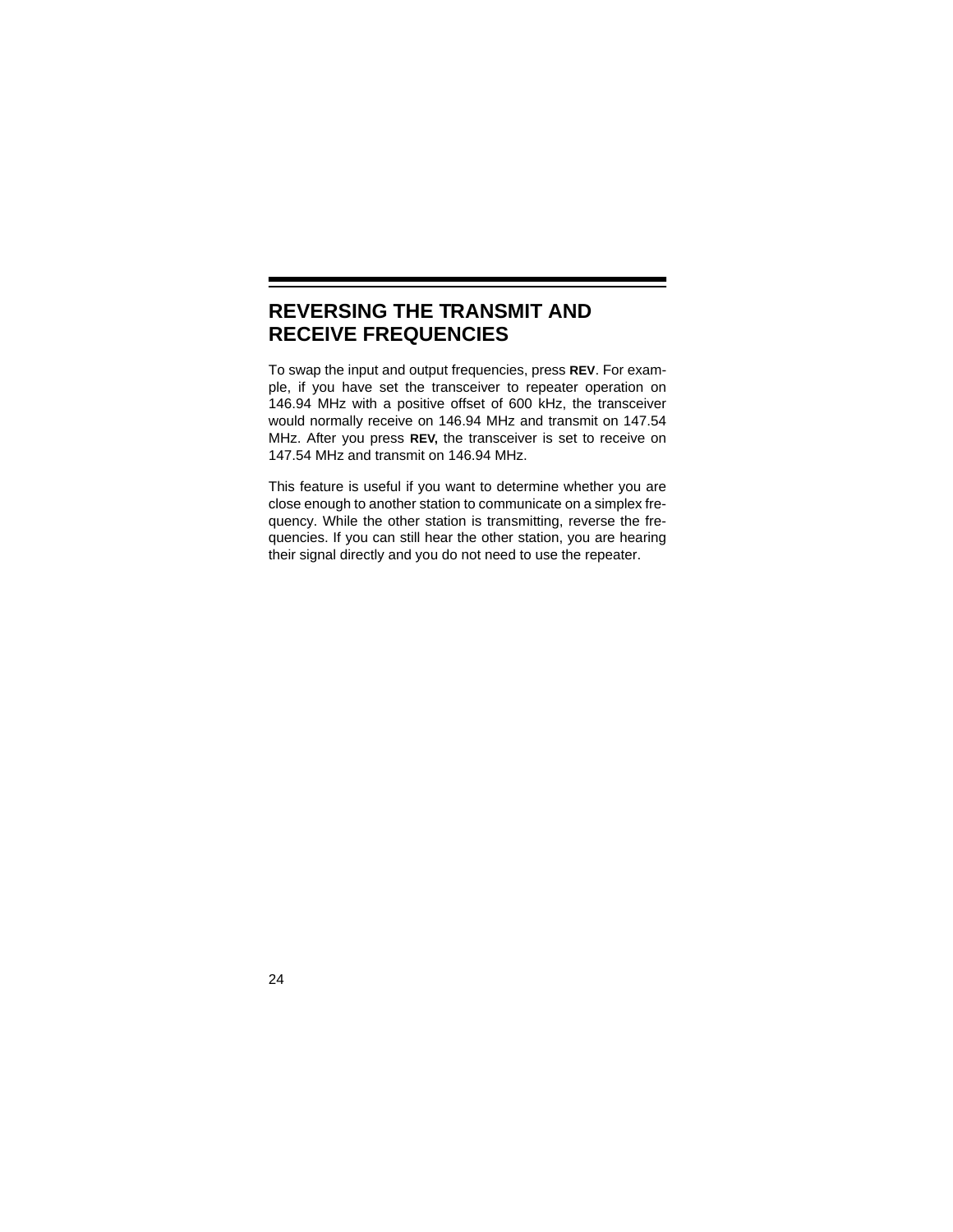## **MEMORY OPERATION**

Your transceiver has 10 standard memory locations that you can use to store frequencies for quick access. You can also store other settings for each memory location, such as the repeater offset and the CTCSS tones.

#### **STORING A TRANSMIT/RECEIVE FREQUENCY**

- 1. Select the frequency you want to store by using the tuning control or **UP**/**DN**.
- 2. If desired, select an offset frequency, offset direction, and CTCSS frequency for the selected frequency (see "Setting the Repeater Offset Frequency" on Page 23 and "Continuous Tone Coded Squelch System Features" on Page 28).
- 3. Press **F**+**MS**. A memory location appears and flashes if empty. To select a different memory location, repeatedly press **UP**/**DN** or rotate the tuning control.
- 4. Press **MR**. The transceiver stores the selected settings in the memory location.
- 5. Press **VFO** to exit the memory mode.

### **RECALLING MEMORIES**

- 1. Press **MR** so a memory location number appears.
- 2. Press **UP** or **DN** or rotate the tuning control to select the desired memory location.
- 3. Press **VFO** to return to the VFO mode.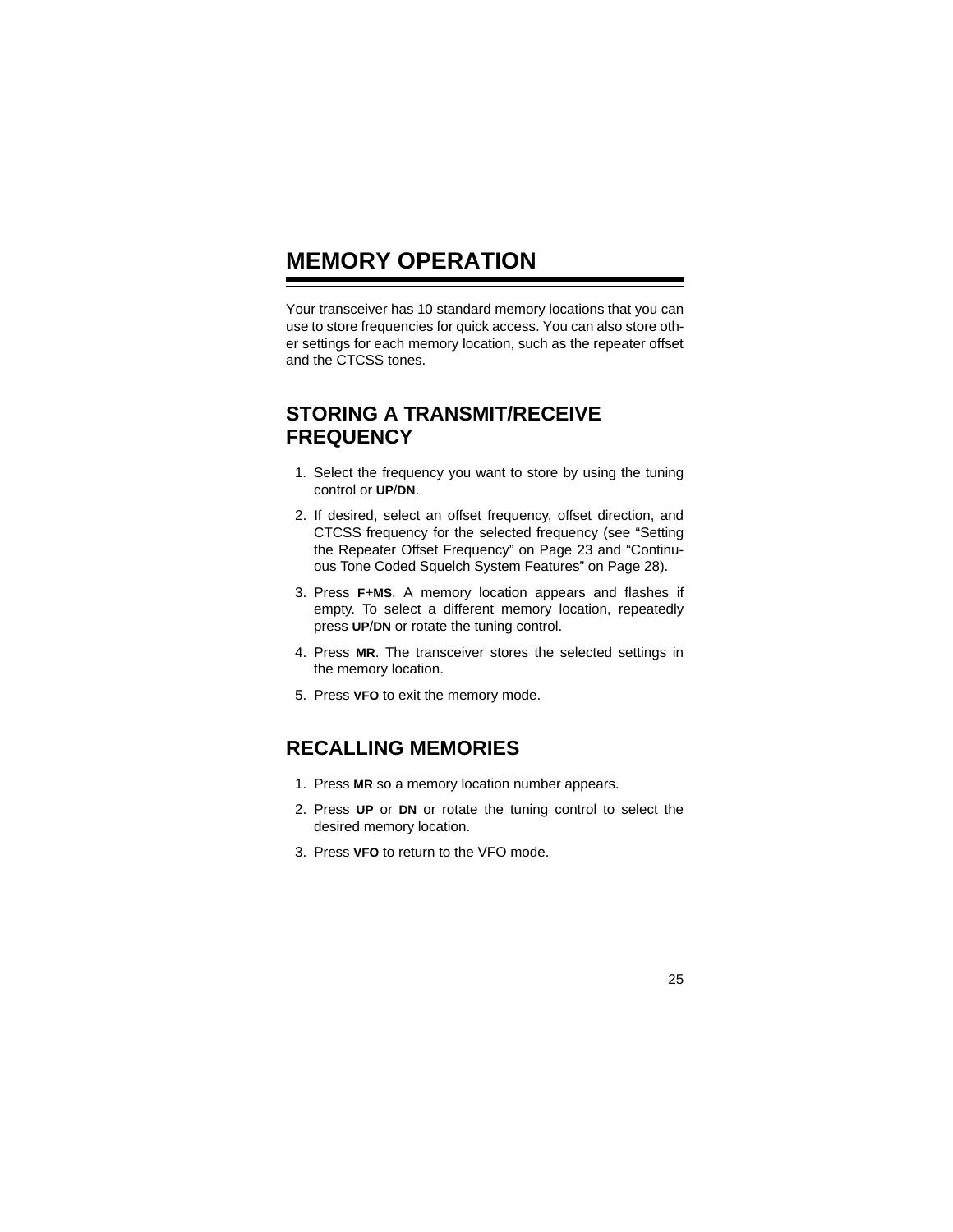### **USING THE CALLING-FREQUENCY MEMORY**

The calling-frequency memory location lets you quickly jump to a specific programmed frequency at any time. The default calling frequency is 146.52 MHz. You can store a different frequency into memory as well as other settings associated with that frequency, such as the repeater offset and CTCSS tone.

- 1. Select the desired calling frequency using **UP**/**DN** or the tuning control.
- 2. Press **F+MR (MS)**. A memory location and **ME** appear.
- 3. Rotate the tuning control or repeatedly press **UP** or **DN** until **C** appears in the memory location area on the display.
- 4. Press **MR (MS)**. **C** flashes.
- 5. Press **MR (MS)** again to store the selected frequency.
- 6. Press **VFO (T-SQ)** to return to the VFO mode.

To enable the calling frequency, press **CALL** at any time. The transceiver immediately tunes to that frequency with the settings you programmed. To exit the calling frequency mode, press **VFO (T-SQ)**.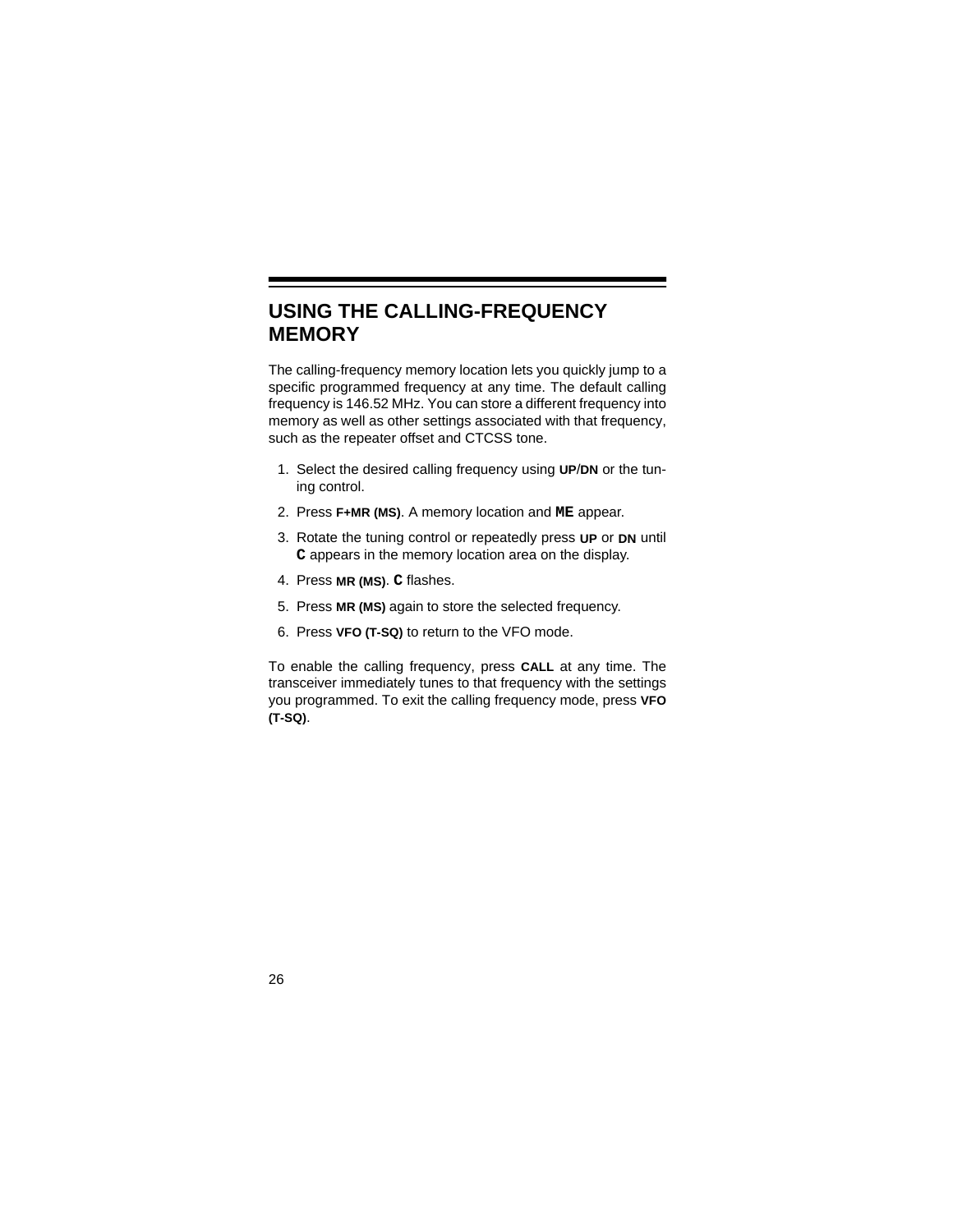## **SCANNING OPERATION**

#### **SCANNING FOR ACTIVE FREQUENCIES**

- 1. To search for activity on a frequency, press **SCAN (PRI)**. **SCAN** appears. The transceiver begins to scan up or down the full frequency range. The transceiver stops on each active frequency for 5 seconds if squelch is on. If squelch is off, the transceiver stops on each location for about 1 second.
- 2. To change the scanning direction, press **UP** or **DN**.
- 3. To stop on a frequency or to stop scanning completely, press **SCAN** again.

### **SCANNING STANDARD MEMORY LOCATIONS**

- 1. Press **MS (MR)** then **SCAN**. The transceiver scans all memory locations except empty locations.
- 2. To change the scanning direction, press **UP** or **DN**.
- 3. To stop scanning, press **SCAN** again.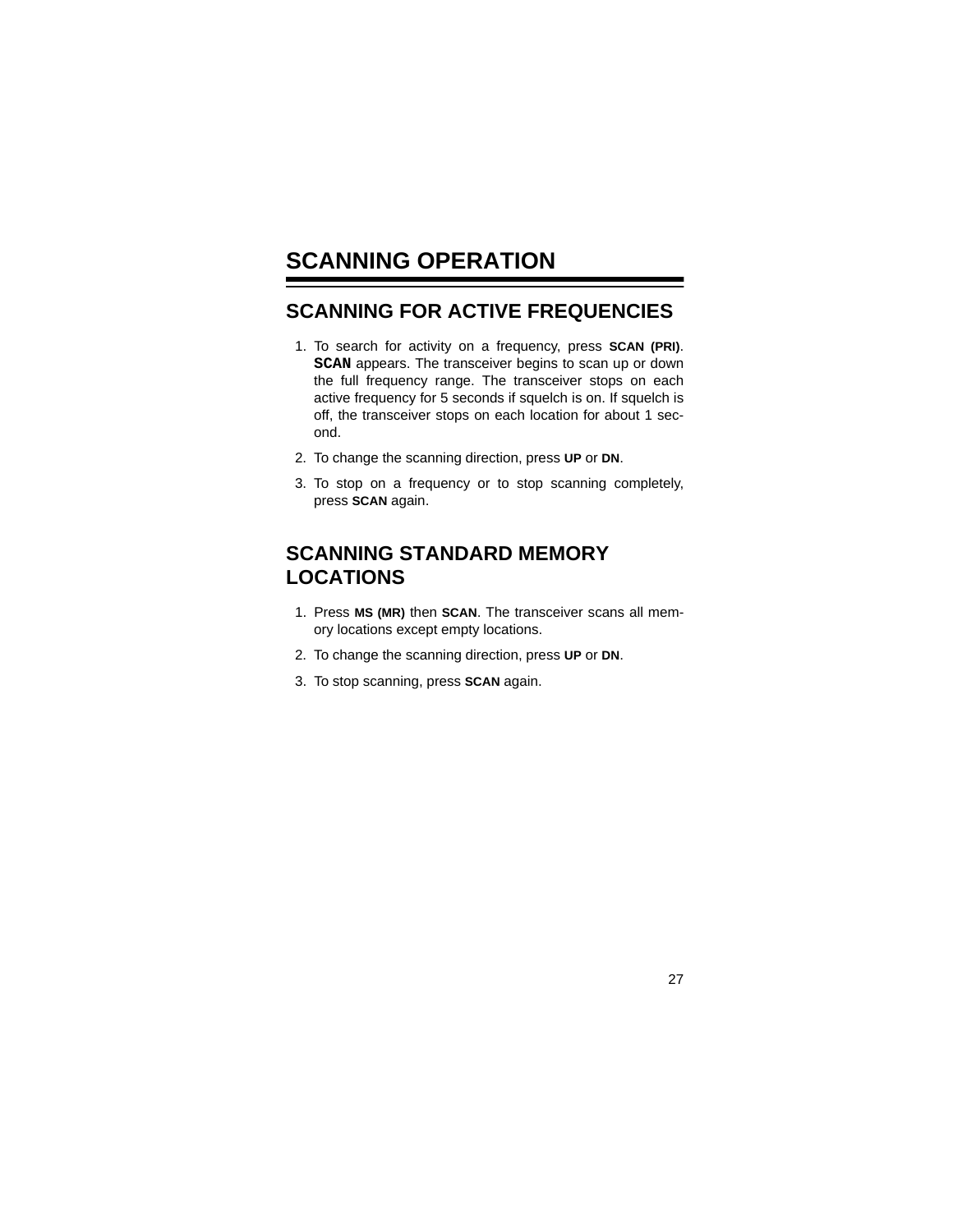## **CONTINUOUS TONE CODED SQUELCH SYSTEM FEATURES**

Your transceiver can transmit and receive a low-level, selectable subaudible tone at the same time as it transmits (TX) or receives (RX) a regular signal. This special tone lets you listen only to other transceivers set to the same tone frequency when you use the transceiver in simplex operation. It also lets you match your transceiver to the subaudible tone frequency used by a local repeater.

To enable the TX and RX tones for the transceiver, follow these steps.

- 1. Press **F**+**T-SQ**. The current tone setting and **T** appear. (**T** indicates that only the TX tone is enabled.)
- 2. Rotate the tuning control or repeatedly press **UP** or **DN** to select a tone frequency from the list on Page 28. About 5 seconds after your last change, the display exits the tone setting mode, stores your tone selection, and the current operating frequency appears again.
- 3. To enable both the TX and RX tones, repeatedly press **F**+**T-SQ** until **T-SQ** appears. To disable CTCSS operation, repeatedly press **F**+**T-SQ** until **T** and **T-SQ** disappear.
- 4. Press **PTT** to store all the settings.

#### **TEMPORARILY OPENING SQUELCH**

If you use the Tone Squelch (CTCSS) feature, you might not hear a transmission on the current frequency. To temporarily open the squelch so you can hear all transmissions on the frequency, hold down **F**. To resume normal operation, release **F**.

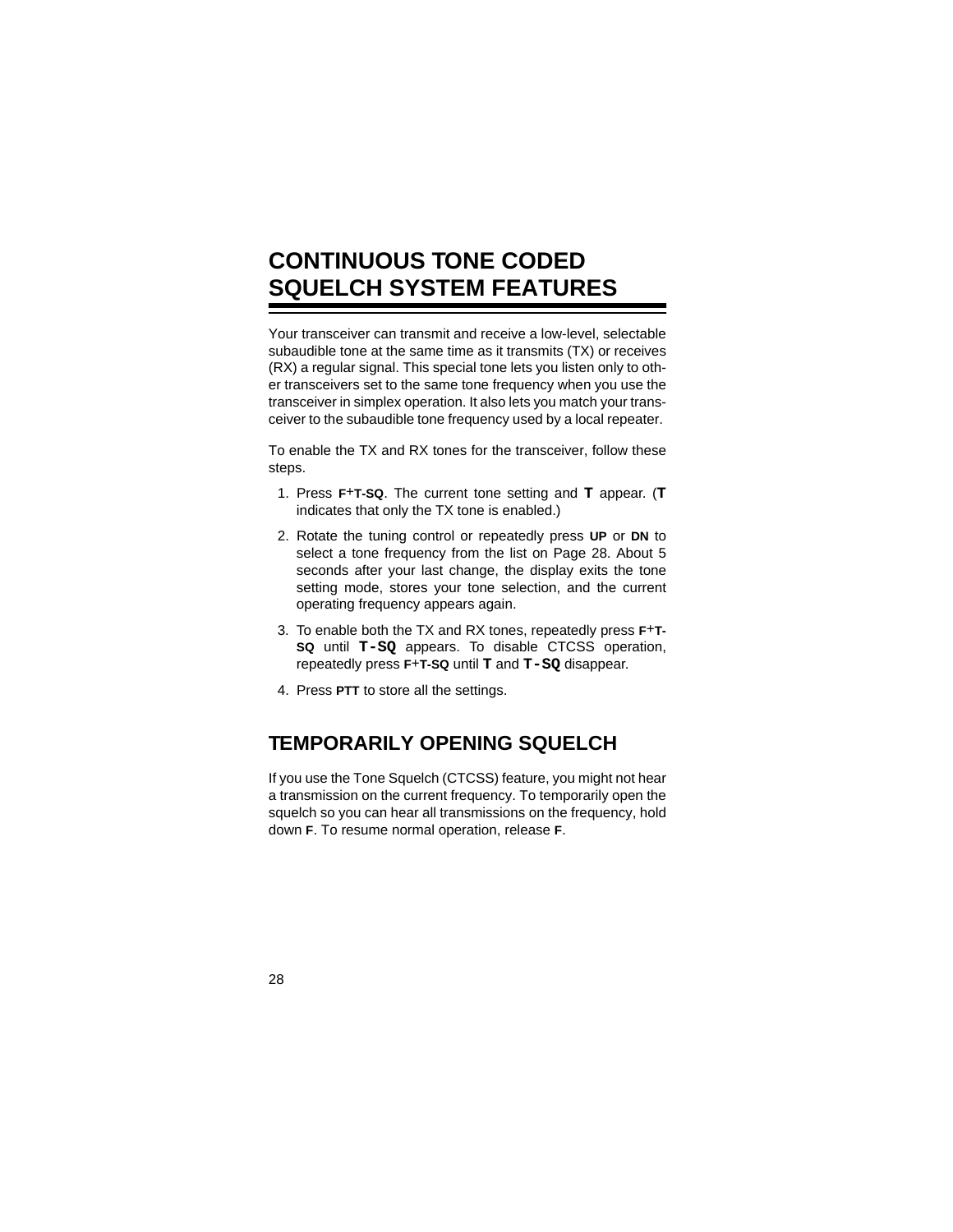| 67.0  | 107.2 | 167.9 |
|-------|-------|-------|
| 71.9  | 110.9 | 173.8 |
| 74.4  | 114.8 | 179.9 |
| 77.0  | 118.8 | 186.2 |
| 79.7  | 123.0 | 192.8 |
| 82.5  | 127.3 | 203.5 |
| 85.4  | 131.8 | 210.7 |
| 88.5  | 136.5 | 218.1 |
| 91.5  | 141.3 | 225.7 |
| 94.8  | 146.2 | 233.6 |
| 97.4  | 151.4 | 241.8 |
| 100.0 | 156.7 | 250.3 |
| 103.5 | 162.2 |       |

#### **Subaudible Tone Frequencies (Hz)**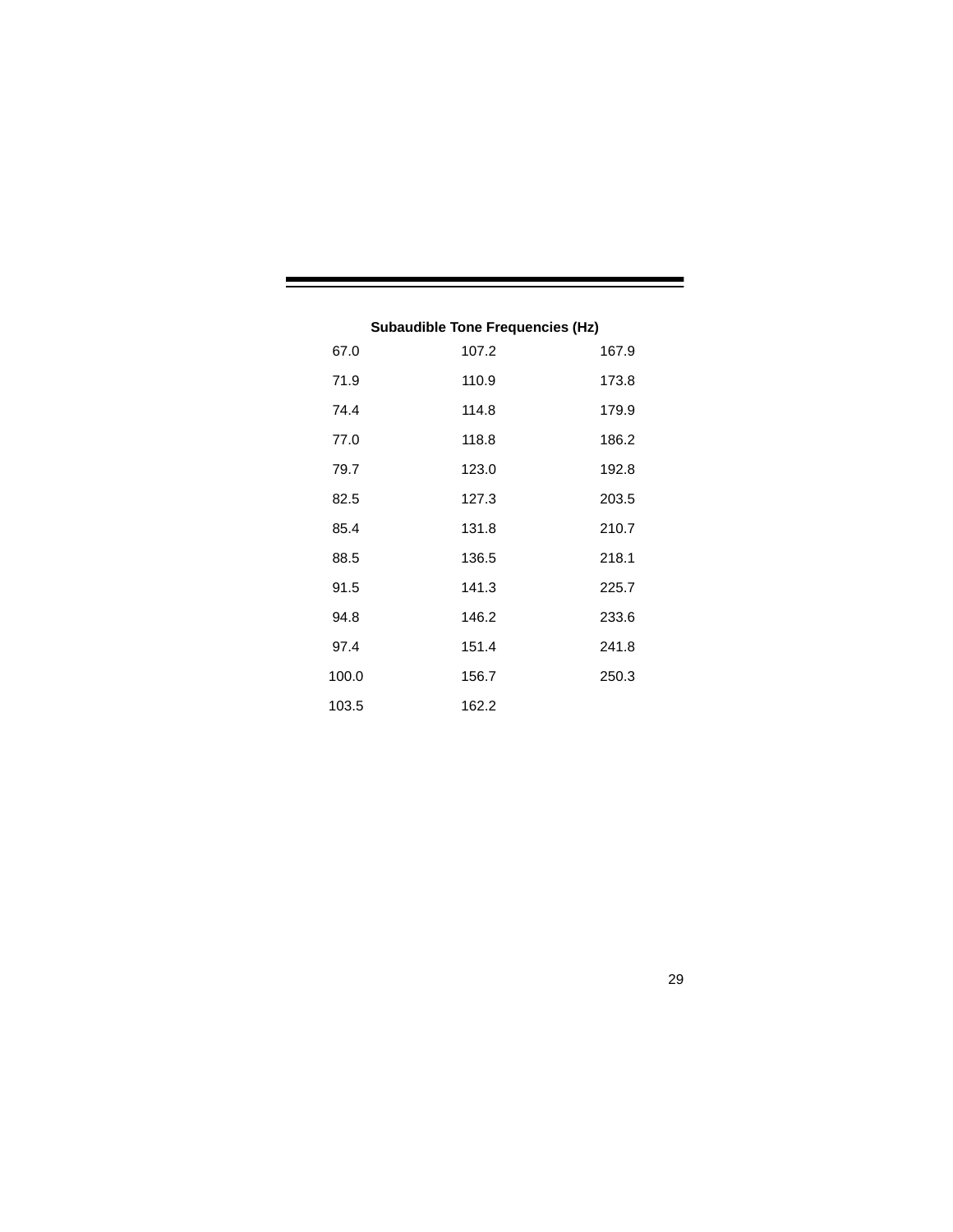## **USING DTMF TONES**

DTMF (Dual-Tone, Multiple Frequency) is another term for touchtones (the tones a telephone produces when you press a digit). This standard set of tones is used by many different amateur transceiver systems for accessing programmable features and dialing through autopatches to a standard telephone.

Your transceiver produces all 16 standard DTMF tones (0-9,\*, #, A, B, C, and D).

Follow these steps to use the DTMF feature.

- 1. Set **DTMF** on the bottom of the microphone to **ON.**
- 2. Enter the DTMF sequence using the alphanumeric keys.
- 3. After you complete your transmission, set **DTMF** to the left position to turn off the feature.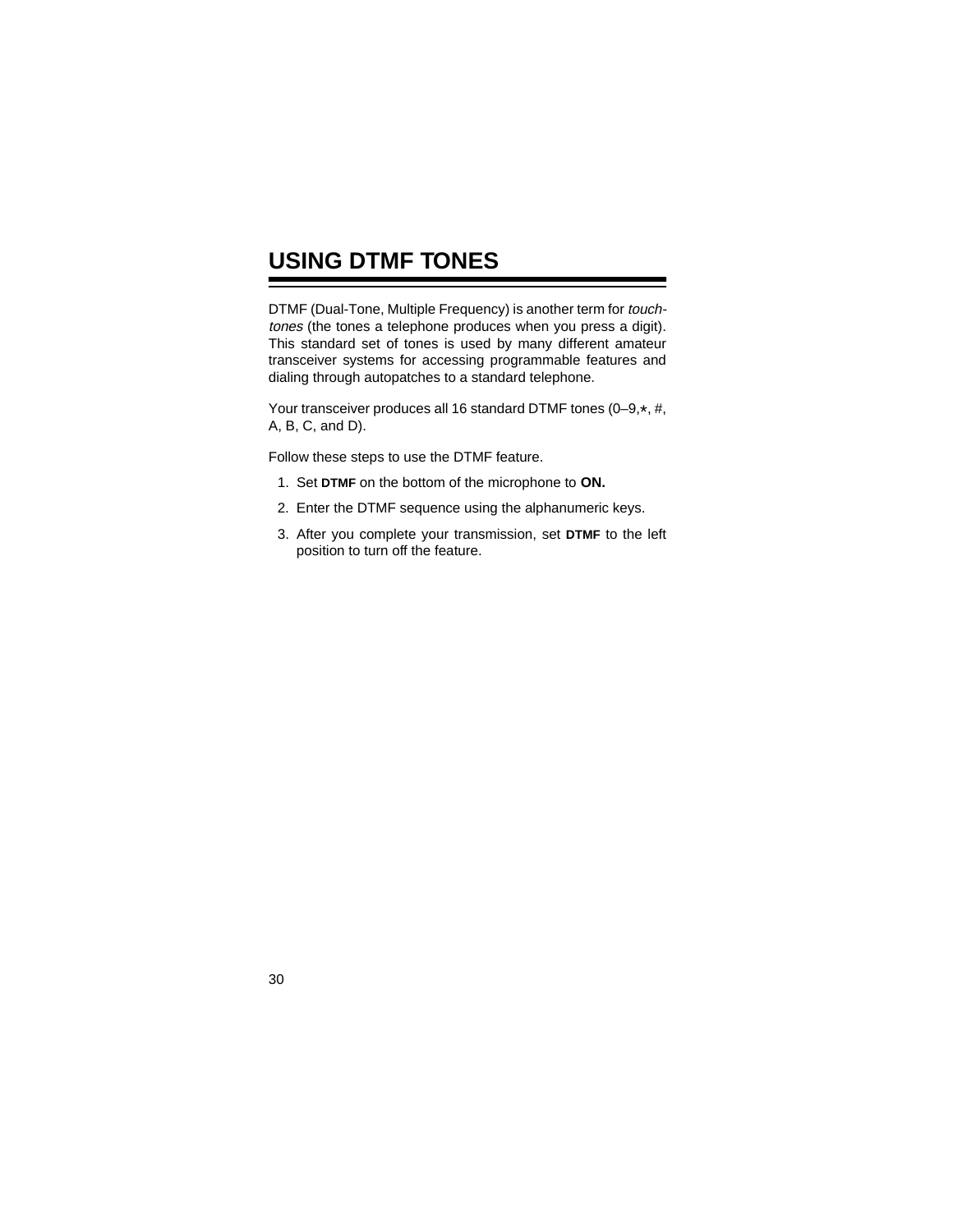## **OTHER SPECIAL FEATURES**

#### **USING PRIORITY FREQUENCY MONITOR**

You can designate one frequency as primary (in either VFO or memory mode) and another frequency as secondary (VFO only). Once you do that, the transceiver tunes the primary frequency or memory location for 5 seconds. Then it checks the secondary frequency for  $\frac{1}{2}$  second. If the transceiver finds a signal on the secondary frequency, it automatically remains there for 5 seconds before returning to the primary frequency.

#### **Using VFO Priority**

- 1. Select the desired secondary frequency using the tuning control or **UP**/**DN**.
- 2. Press **F**+**PRI (SCAN)**
- 3. Select the primary frequency using the tuning control or **UP**/ **DN**. The transceiver starts to monitor both selected frequencies.
- 4. To disable priority monitor, press **F**+**PRI (SCAN)** again.

#### **Using Memory Priority**

- 1. Select the desired secondary VFO frequency using the tuning control or **UP**/**DN**.
- 2. Press **F**+**PRI (SCAN)**
- 3. Press **MR (MS)** then select the desired memory location for your primary frequency. The transceiver starts to monitor both selected frequencies.
- 4. To disable priority monitor, press **F**+**PRI (SCAN)** again.

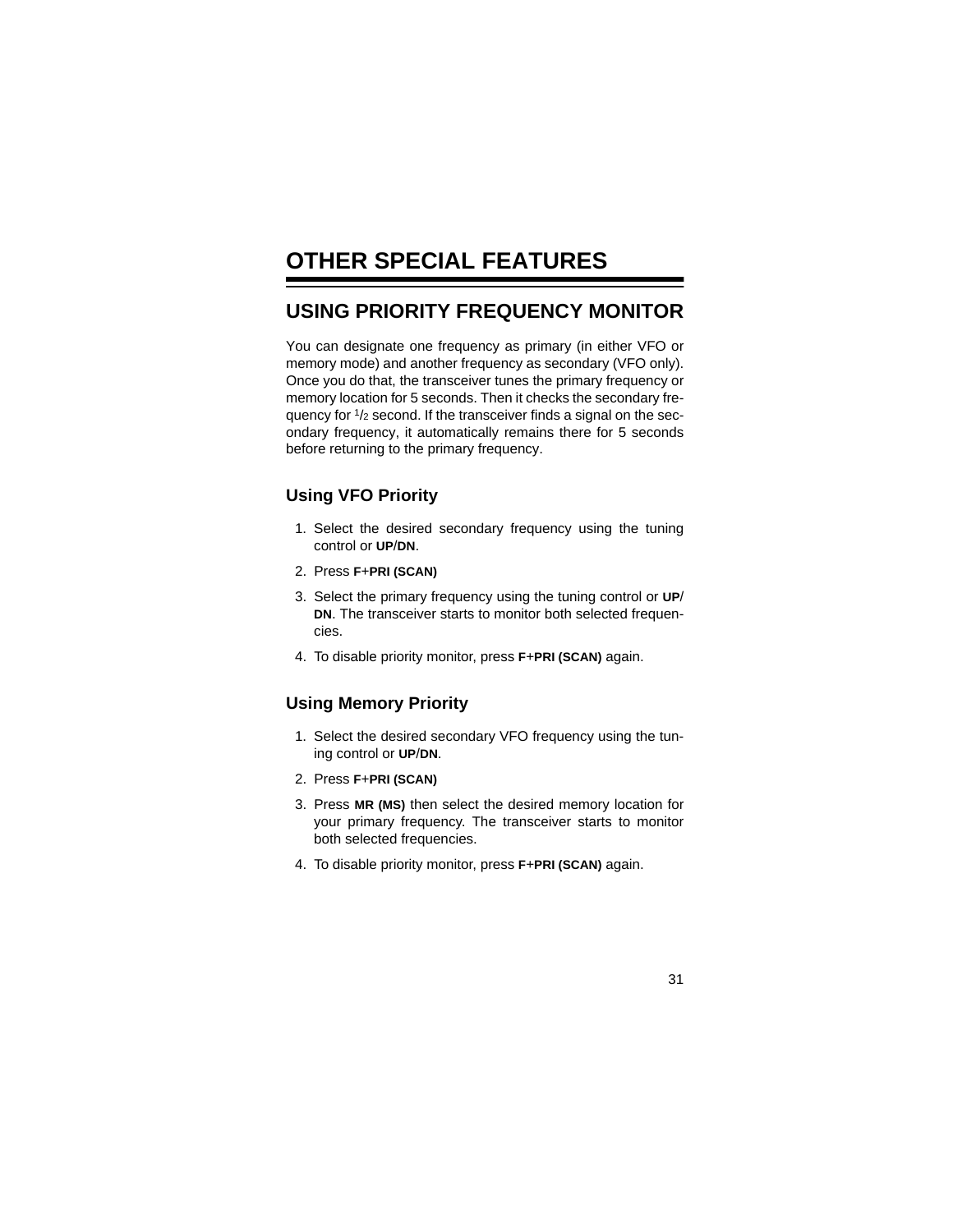#### **CHANGING THE TRANSMIT FREQUENCY RANGE**

You can change the standard transmit frequency range from 144–148 MHz to an extended range of 142.000–149.885 MHz.

To set the transceiver to its extended range, turn it off. Then while holding down **F** and **LOCK**, turn on the transceiver.

To return to the standard frequency range, repeat the above procedure.

### **SELECTING THE TRANSMIT POWER LEVEL**

You can select either of two transmitting power levels: high (25 watts) for normal operation or low (10 watts). Choose the lower level to reduce the possibility of overloading nearby receivers. Choose the higher level when conditions warrant maximum transmitting power. To switch levels, press **F**+**PTT**. If low is selected, **LOW** appears. If high is selected, **LOW** disappears.

### **LOCKING THE KEYPAD**

To lock the transceiver's keypad so you do not accidentally change a setting, press LOCK (SHIFT). appears. This locks all controls except **PTT**, **F**, **VOL**, **SQ**, and **LOCK**.

To unlock the keypad, press **LOCK** again.

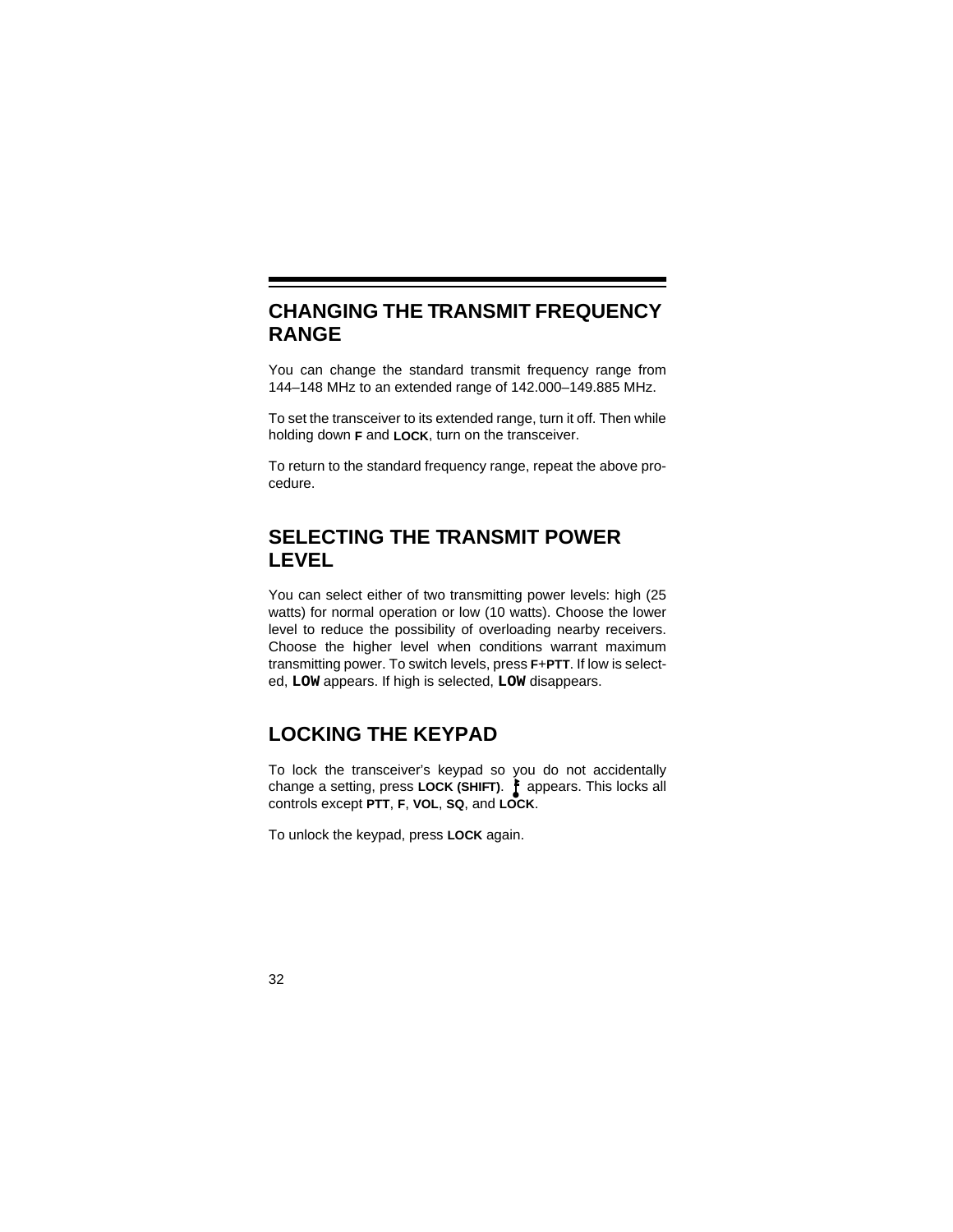#### **TURNING THE KEY TONE ON AND OFF**

The transceiver is preset to sound a beep each time you press a key. To turn off the beep, hold down the PTT button while you turn on the transceiver's power. To restore the key tone, repeat the procedure.

#### **SETTING THE FREQUENCY STEP**

To change the frequency increment used during scanning and stepping to a frequency, press **F**+**STEP (CALL)**. The current frequency step appears. Then repeatedly press **UP** or **DN** or rotate the tuning control to change the setting. The default is 5 kHz. You can change the frequency step to 5 kHz, 10 kHz, 12.5 kHz, 15 kHz, 20 kHz, or 25 kHz.

#### **REDUCING INTERFERENCE**

Because your transceiver is exceptionally quiet, any noise you hear probably originates from a source within your vehicle such as the alternator, the spark plugs, or unshielded wires.

To solve the problem, you must locate the noise's source. You can determine the noise's source by first turning off the engine and operating the transceiver with your vehicle's ignition set to ACC. If the noise decreases or disappears completely, the problem is with your vehicle's ignition or associated wiring.

Here are a few suggestions to help you reduce or eliminate such noise:

- Make all of the transceiver's power and antenna wires as short and as direct as possible.
- Route the power wires away from the antenna wires.
- Be sure the chassis ground connection is secure.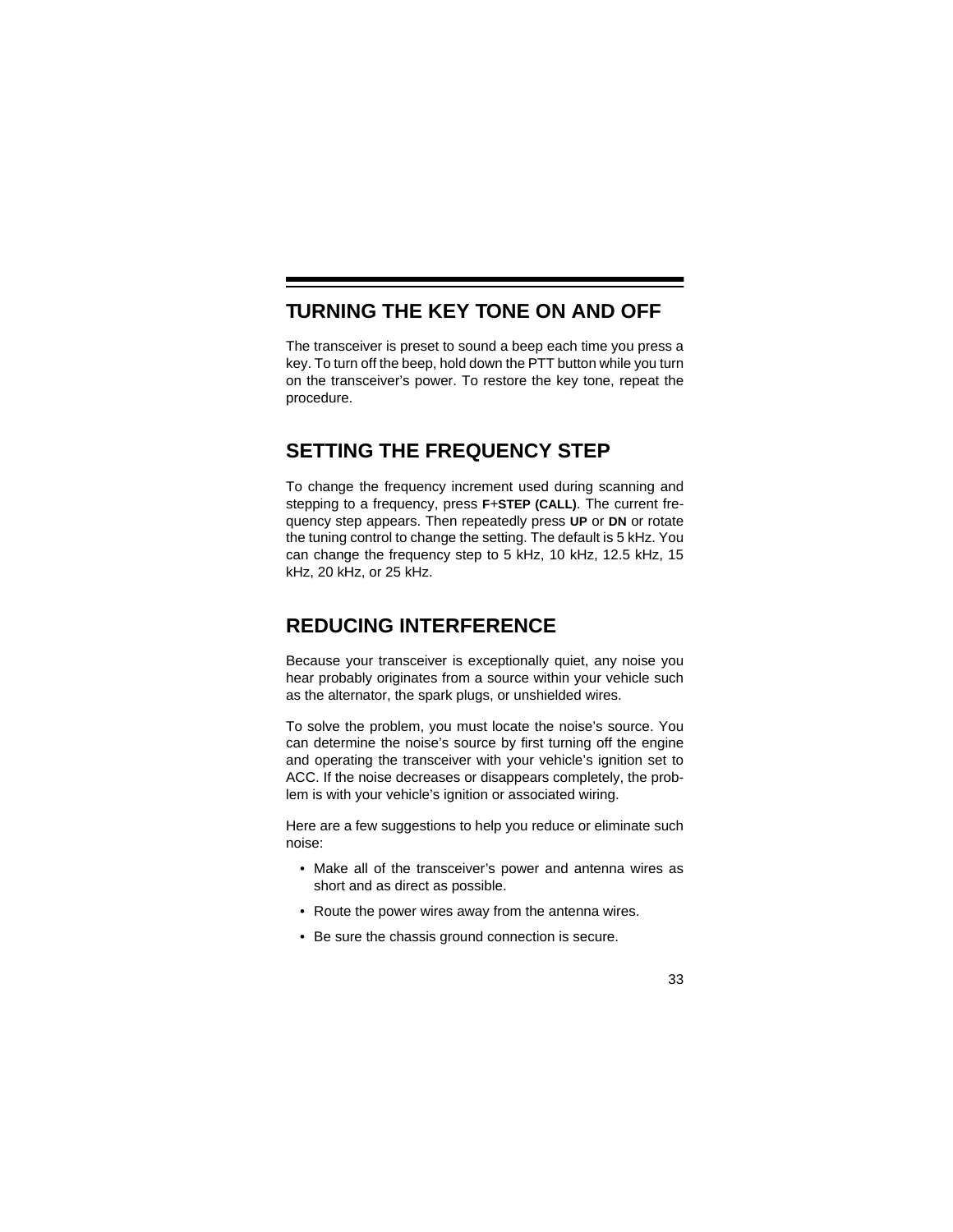- Replace old ignition wires with new, high-voltage, noise suppression wires.
- Install noise suppressors on your spark plugs, or install new spark plugs that have built-in noise suppressors.
- If problems persist, check to ensure your alternator and electrical system are operating correctly. You can reduce any noise by using bypass capacitors at the various output voltage points.

Your local RadioShack store carries a wide selection of capacitors and other appropriate noise reduction components.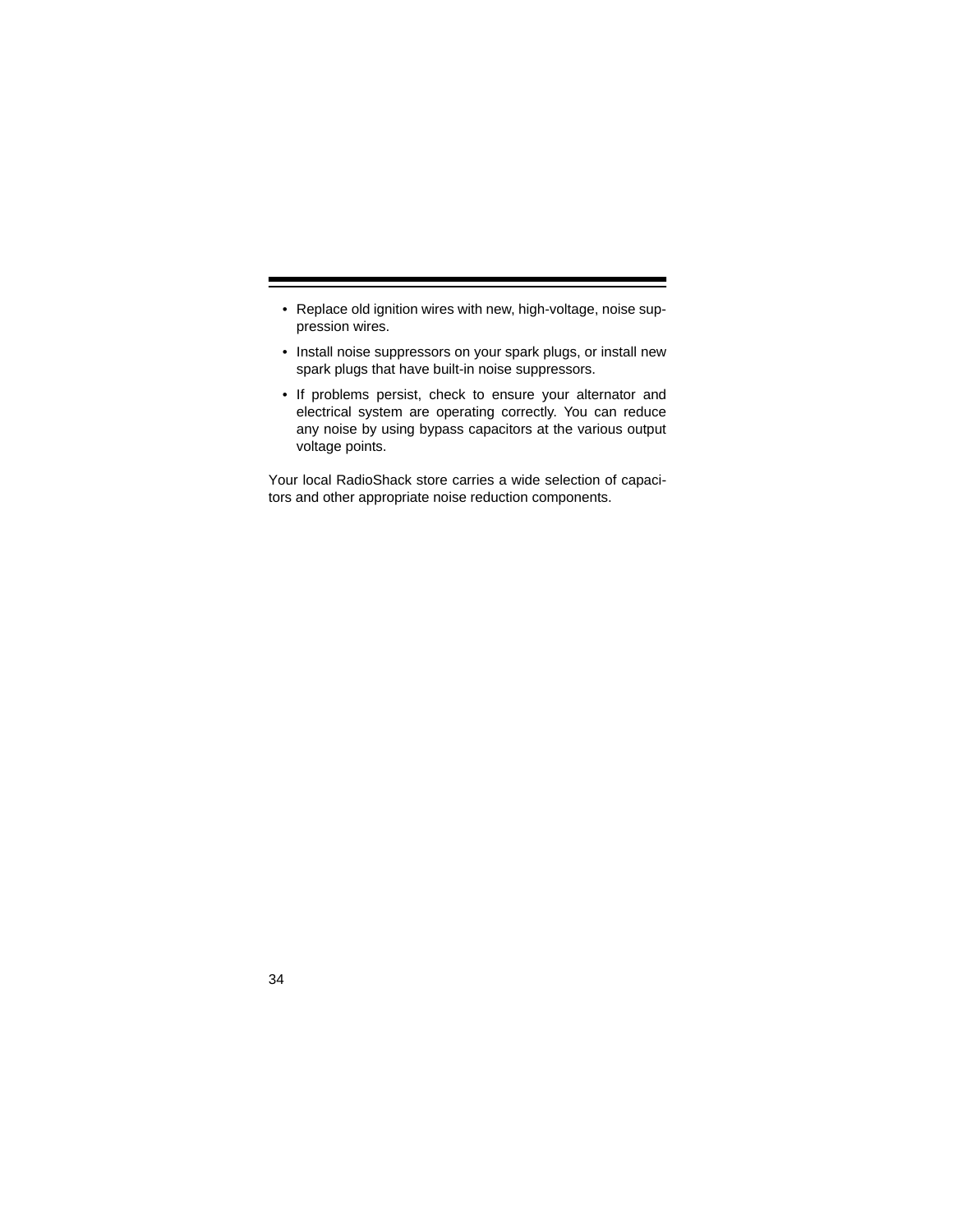# **TROUBLESHOOTING**

If your transceiver is not working as it should and it displays an error message, these suggestions might help you eliminate the problem. If the transceiver still does not operate properly, take it to your local RadioShack store for assistance.

| <b>Symptom</b>                  | <b>Possible Cause and Solution</b>                                                                                                                             |
|---------------------------------|----------------------------------------------------------------------------------------------------------------------------------------------------------------|
| Problems with reception         | Squelch setting too high.<br>Adjust as needed.                                                                                                                 |
|                                 | Tuned to a non-operating fre-<br>quency.<br>Tune to an active frequency.                                                                                       |
|                                 | Antenna not properly attached.<br>Check and reconnect if needed.                                                                                               |
|                                 | Poor antenna cable connec-<br>tions. Check connections and<br>repair or replace as needed.                                                                     |
| Problems with transmis-<br>sion | Poor antenna cable connec-<br>tions. Check connections and<br>repair or replace as needed.<br>Check all connections for corro-<br>sion and clean if necessary. |
|                                 | PTT button not fully pressed.<br>Press firmly and hold down when<br>transmitting.                                                                              |
|                                 | Microphone connection loose.<br>Secure the connection.                                                                                                         |
| No Power                        | <b>Check fuse.</b> Replace if blown.<br>Check power cables and con-<br>nections. Repair or replace if<br>broken or disconnected.                               |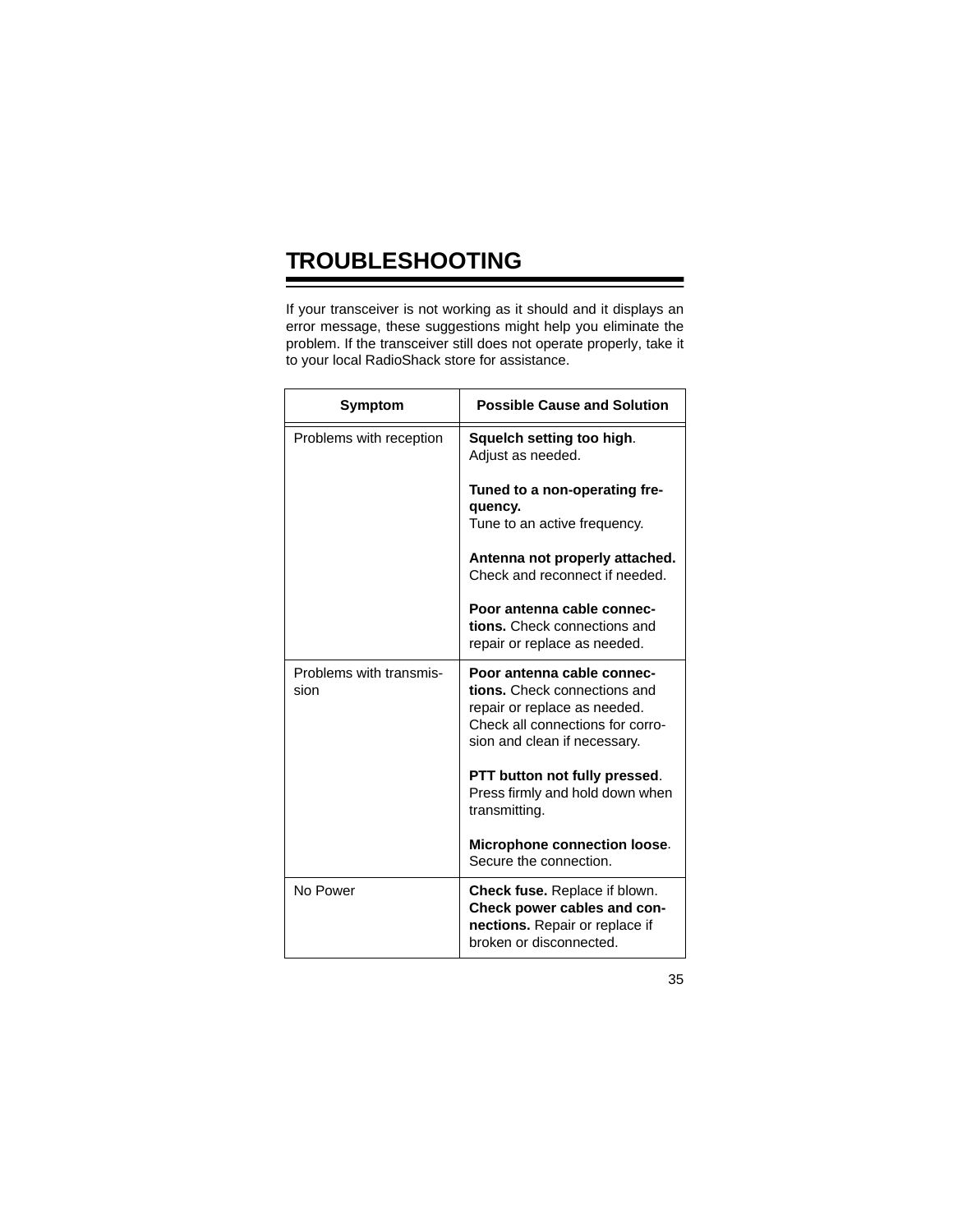## **CARE AND MAINTENANCE**

Your RadioShack 2-Meter FM Mobile Amateur Transceiver is an example of superior design and craftsmanship. The following suggestions will help you care for your transceiver so you can enjoy it for years.



Keep the transceiver dry. If it gets wet, wipe it dry immediately. Liquids might contain minerals that can corrode the electronic circuits.



Use and store the transceiver only in normal temperature environments. Temperature extremes can shorten the life of electronic devices, damage batteries, and distort or melt plastic parts.



Keep the transceiver away from dust and dirt, which can cause premature wear of parts.



Handle the transceiver gently and carefully. Dropping it can damage circuit boards and cases and can cause the transceiver to work improperly.



Wipe the transceiver with a damp cloth occasionally to keep it looking new. Do not use harsh chemicals, cleaning solvents, or strong detergents to clean the transceiver.

Modifying or tampering with the transceiver's internal components can cause a malfunction and might invalidate its warranty and void your FCC authorization to operate it. If your transceiver is not performing as it should, take it to your local RadioShack store for assistance.

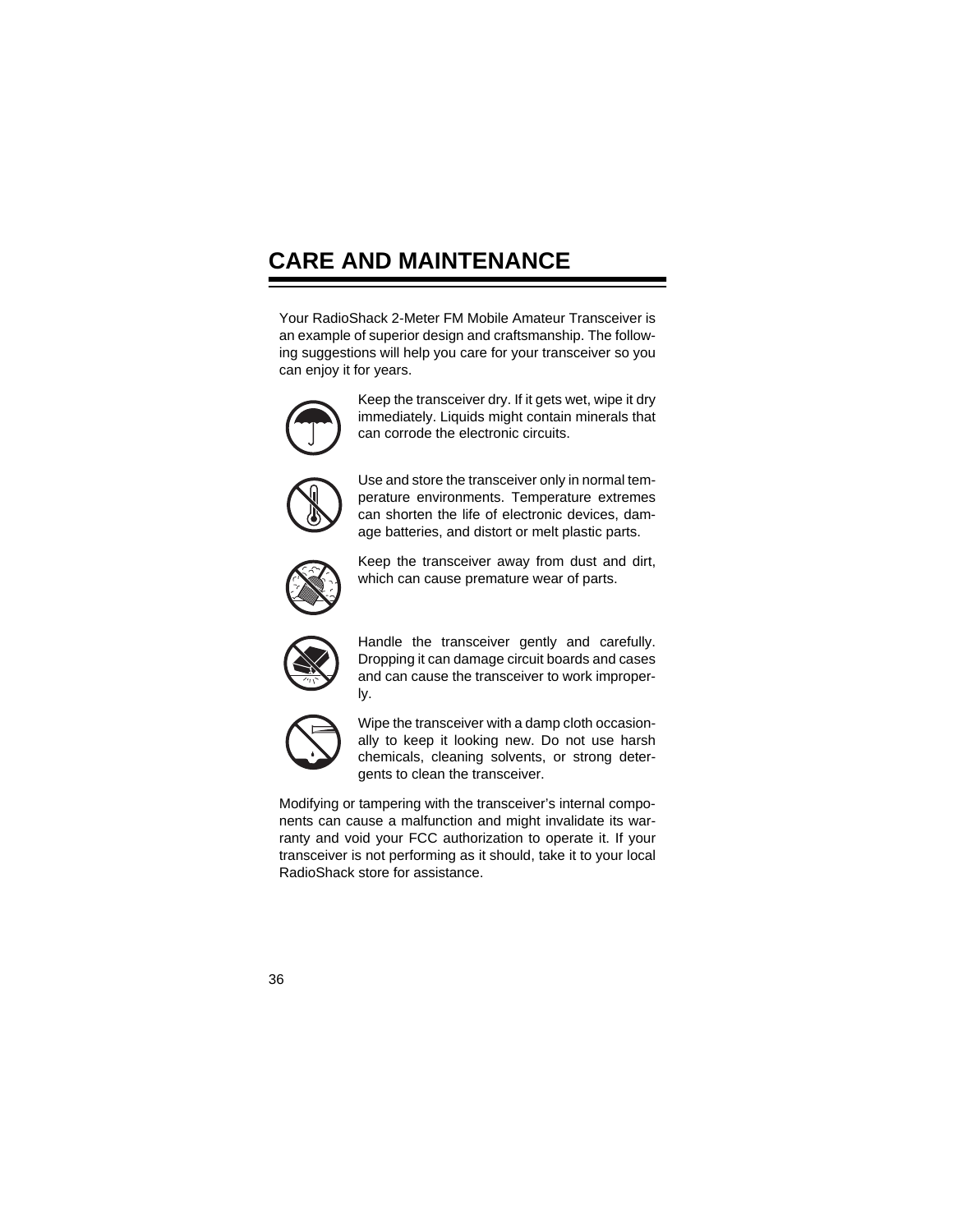### **RESETTING THE TRANSCEIVER**

If the transceiver's display locks up or the transceiver does not work properly after you turn it on, you might need to reset it.

**Important**: This procedure clears all the information you have programmed into the transceiver. Before you reset the transceiver, try turning it off then on again to see if it begins working properly.

To reset the transceiver, turn it off then hold down **F** and turn it on again. All display elements appear, confirming the reset operation. Release **F**.

#### **REPLACING THE IN-LINE FUSE**

The transceiver (and vehicle) are protected by a 10-amp fuse in the transceiver's positive (red) power wire. If the transceiver does not turn on, check the fuse and replace it to be certain.



Follow these steps to check or replace the fuse,

- 1. Make sure the transceiver is off.
- 2. Snap open the in-line fuse holder by applying thumb pressure in opposite directions on the seam lock.
- 3. Remove the fuse from the holder and slide the fuse out of the end connectors.
- 4. If the fuse's filament is blown, replace the fuse with one of the same type and rating. Then snap the cover closed.

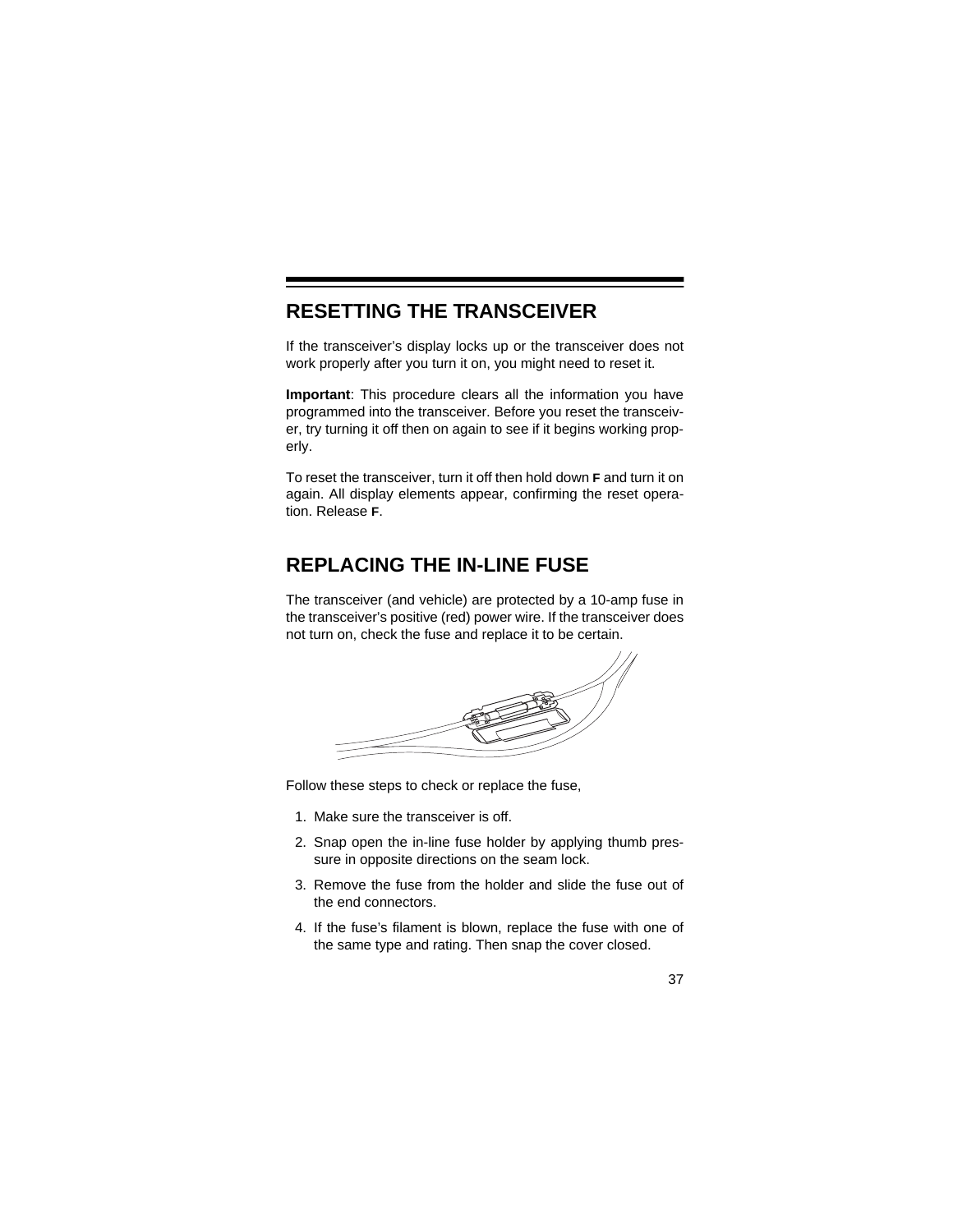# **SPECIFICATIONS**

#### **GENERAL**

| Frequency:        |                                            |
|-------------------|--------------------------------------------|
|                   | 144.000-148.000 MHz                        |
| Extended TX Range | 142.000-149.885 MHz                        |
|                   | 136.000-174.000 MHz                        |
|                   | Frequency Control  Digital PLL Synthesizer |
|                   |                                            |
|                   |                                            |
|                   | $(-22.5^{\circ}$ to 49.5 $^{\circ}$ C)     |
|                   |                                            |
|                   | (12-16V DC, negative ground)               |
|                   |                                            |
|                   |                                            |
|                   | $(32 \times 130 \times 140 \text{ mm})$    |
|                   |                                            |
|                   | $(0.7 \text{ kg})$                         |
|                   |                                            |

#### **RECEIVER**

| Overload Audio Fidelity @ 6dB Down 450-2100 Hz    |  |
|---------------------------------------------------|--|
|                                                   |  |
| Spurious and Image Rejection  60 dB Min.          |  |
| Maximum Audio Output Power 2.5 watts @ 8-Ohm load |  |
|                                                   |  |
| <b>Battery Drain:</b>                             |  |
|                                                   |  |
|                                                   |  |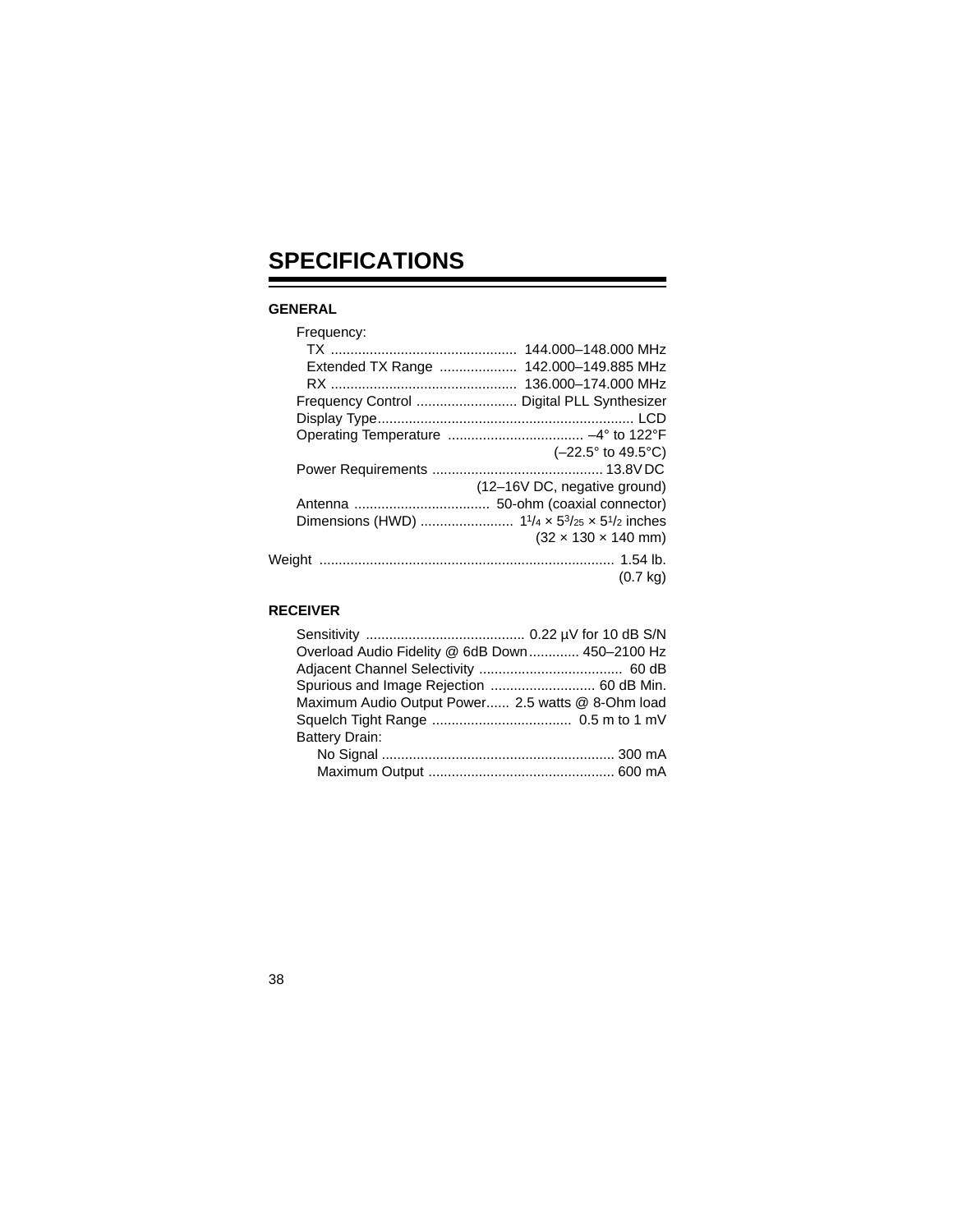#### **TRANSMITTER**

| Max Power Output:     |  |
|-----------------------|--|
|                       |  |
|                       |  |
|                       |  |
|                       |  |
| <b>Battery Drain:</b> |  |
|                       |  |
|                       |  |

Specifications are typical; individual units might vary. Specifications are subject to change and improvement without notice.